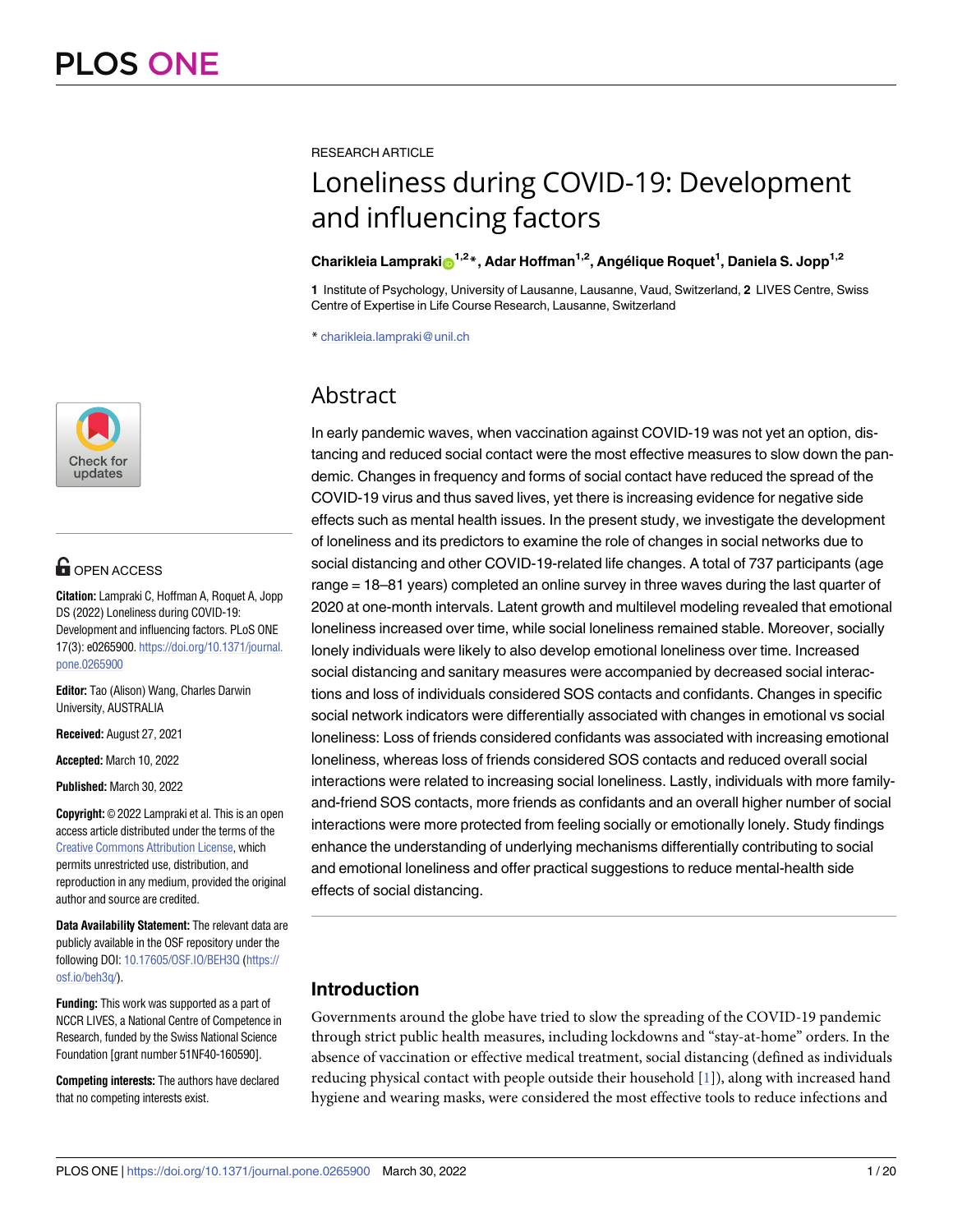<span id="page-1-0"></span>protect particularly vulnerable individuals at earlier stages of the pandemic. Implemented measures included curfews, quarantines, and closing of (non-essential) stores, schools, universities, and cultural and sports locations to reduce contact in public. These measures included many country-specific rules limiting social contact in private (e.g., number of people and/or households allowed to meet). In Switzerland, in contrast to other European countries, there was no lockdown during the second wave of the pandemic (November-December 2020); instead, regional governments only issued recommendations and specific measures to be followed due to increased COVID-19 infection cases (i.e., no restrictions in October; closing of non-essential shops, cultural events, and sports, recommendation to work from home in November; closing of restaurants and, if feasible, obligatory home-office work in December). While strict social distancing and sanitary measures were effective to limit new infections in many countries (e.g., Italy) [\[2\]](#page-17-0), there is increasing evidence that these measures had immediate and unprecedented consequences for individuals' psycho-social functioning. Studies have shown that social distancing orders and lockdowns lead to considerable disruption in people's behaviors and daily habits, leading to social isolation and negative consequences for psychological well-being and mental health [\[3–5\]](#page-17-0). Consequently, the Swiss government's approach of choosing a "semi-lockdown" and issuing recommendations, relying more strongly on citizen's personal responsibility, rather than externally enforcing social distancing through strict lockdown measures, represents an interesting sample case to investigate the extent to which such milder measures have mental health consequences.

So far, there are few longitudinal studies able to cast light on the underlying mechanisms responsible for worsening well-being and mental health (e.g., [[6–8\]](#page-17-0)). While an increasing number of studies provide evidence for short-term mental health risks associated with the ongoing pandemic and hint to potentially long-term consequences (e.g., depression [\[9,10\]](#page-17-0); anxiety  $[11,12]$  $[11,12]$ ; addictive behaviors  $[13,14]$  $[13,14]$ ; suicidal ideation  $[6,7]$  $[6,7]$ ), these studies mostly used cross-sectional data collected during the first pandemic wave of COVID-19. The goal of the present study was to illustrate how the advancement of the pandemic during the second pandemic wave, together with increasingly restrictive social distancing orders, led to quantitative and qualitative changes in social networks and how these affected loneliness, using a large longitudinal dataset. Besides identifying risks and protective factors that can be addressed through adjustments of measures and recommendations during the ongoing COVID-19 pandemic, the present work also offers insights on basic mechanisms underlying the development of loneliness.

#### **Loneliness and its predictors**

Loneliness refers to an emotional state in which individuals experience a feeling of isolation, detachment and lack of social support and belonginess [\[15\]](#page-17-0). Loneliness represents an important mental health risk factor that has long been ignored; meanwhile, there is substantial evidence showing that its negative consequences are comparable to smoking and obesity (e.g., [\[16\]](#page-17-0)). Lonely individuals also have a 50% (up to 80% for chronically lonely) higher all-cause mortality rate than individuals with healthy social relations [\[17\]](#page-17-0). During the COVID-19 pandemic, loneliness has become a concern quickly, as a consequence of imposed social distancing, lockdown, and home office orders: Being confined at home reduced habitual (e.g., at work) and casual (e.g., in the street) in-person interactions, and led to a loss of face-to-face communication with significant others with whom individuals did not share the same household (e.g., older parents, adult children, friends [\[18,19\]](#page-17-0)). Various studies have documented high levels of loneliness [[6,](#page-17-0)[20](#page-18-0),[21](#page-18-0)] and an increase in loneliness since the start of the pandemic [\[22,23\]](#page-18-0).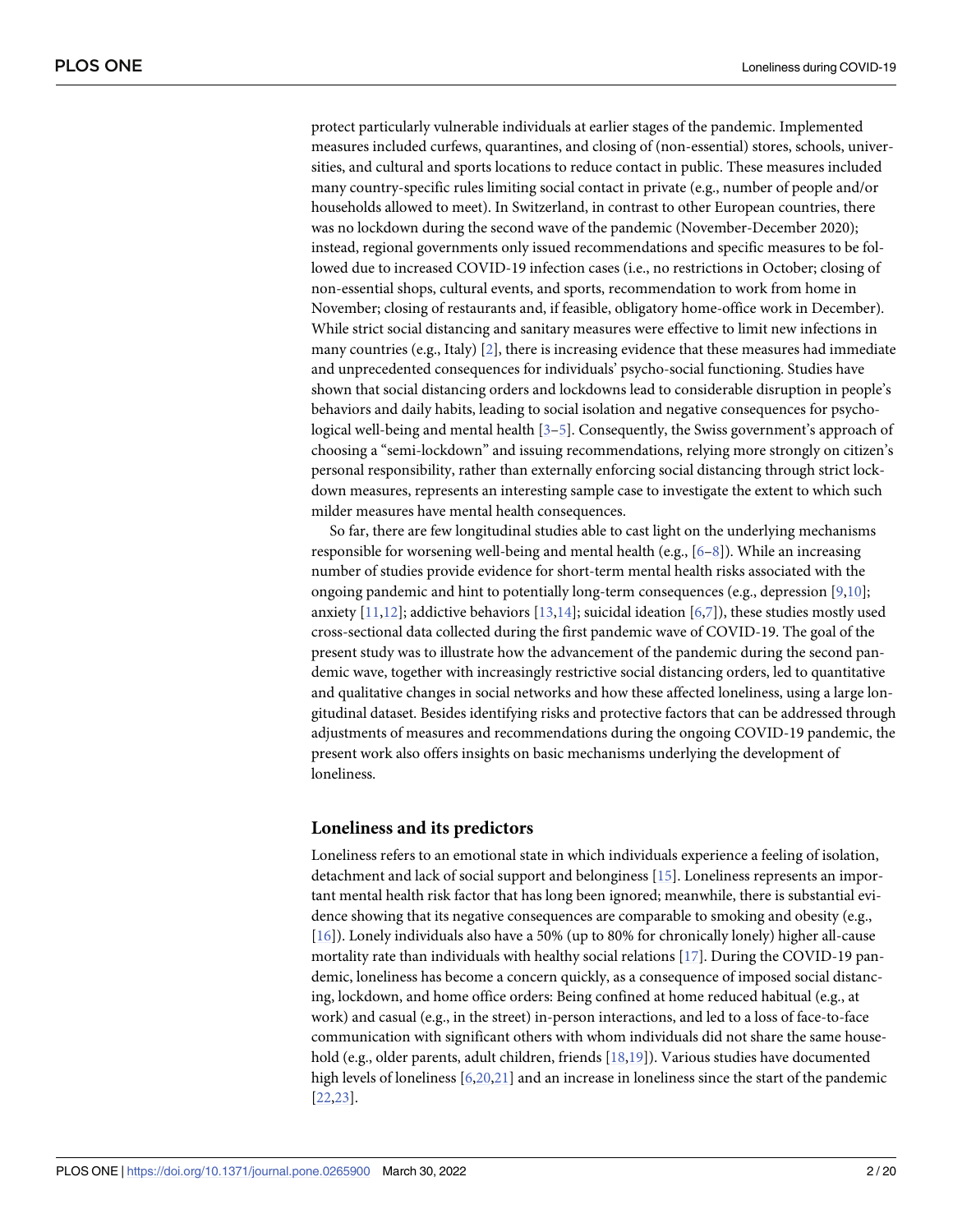<span id="page-2-0"></span>Cross-sectional studies have shown that the experience of loneliness during the COVID-19 pandemic is associated with several risk factors, including sociodemographic, contextual, and social factors. Concerning demographic factors, younger age, being a woman, low household income, and being a student were identified as risk factors for higher loneliness (e.g., [[18](#page-17-0)– [21,24](#page-18-0)]). Among the contextual and social factors found to be protective against loneliness were living with others, residing in a rural area, having three or more close friends, and reporting high social support (e.g., [[20,25,26\]](#page-18-0)). Yet, a notable gap in the literature is the inclusion of other potential aspects of influence, specific to the ongoing COVID-19 crisis. Although dominating everyday life during the pandemic, little is known about the role of COVID-19-specific measures, such as the influence of sanitary and social-distancing measures, on feelings of loneliness [[27](#page-18-0)]. Similarly, COVID-19-specific adaptation of communication habits (e.g., more phone calls or use of modern technology) may impact levels of loneliness, as suggested by a handful of studies. For example, Macdonald and Hülür [\[28\]](#page-18-0) found that although older adults had fewer social interactions, those able to maintain satisfactory communication levels during the pandemic were protected against loneliness. While alternative communication means have been booming during the pandemic as safe options to replace actual face-to-face interactions, they do not necessarily have the same positive effects on well-being and mental health as "real" in-person interactions (e.g.,  $[29,30]$ ). For example, investigating the experience of the pandemic in four countries, Geirdal and colleagues [[30](#page-18-0)] found that frequent users of social media had worse mental health, quality of life, and felt lonelier compared to less frequent social media users. More virtual social contact (e.g., via video conferencing, phone, or text messages) during the pandemic has also been found to be associated with higher loneliness [[31](#page-18-0)]. These studies suggest that virtual in-person social exchanges may be better than no exchange, but these still seem to miss aspects that meeting others in person may offer.

While cross-sectional studies offer a snapshot of aspects associated with feeling more or less lonely, longitudinal studies provide information about potential mechanisms underlying the increase or decrease of loneliness over time; publication of such longitudinal study findings is still scarce, but become increasingly important with the temporal extension of the COVID-19 pandemic. Using a Spanish life-span sample assessed during the first pandemic wave, Losada-Baltar and colleagues [\[22\]](#page-18-0) found that being younger was associated with more loneliness at the time of the lockdown. In addition, having more negative perceptions of aging, thinking of oneself as a burden, and expressing fewer positive emotions and more psychological distress were associated with more loneliness. On the other hand, individuals felt less lonely when they lived with others and had more contact with relatives, when they expressed themselves more through emotions, had better sleep quality, and more resources to entertain themselves.

#### **Social** *vs* **emotional loneliness**

To gain a more fine-grained picture of mechanisms underlying loneliness, a closer look at loneliness may be useful, particularly when interested in the predictive value of COVID-19-specific measures, including changes in social resources due to social distancing. Loneliness is often treated as a unidimensional construct with different aspects of social relationships relating to its development, such as quantity or quality of the social network [\[32,33](#page-18-0)]. Yet, theory and empirical evidence suggest two underlying dimensions: social loneliness and emotional loneliness (e.g., [\[34,35\]](#page-18-0)). According to Weiss [[36](#page-18-0)], social loneliness results from the unmet need for social peer relationships and is thus experienced by people who are poorly socially integrated, whereas emotional loneliness results from unmet needs for close, intimate, or emotional contact with (available) significant others, such as one's partner, parents, or children. Several empirical studies have found evidence supporting the bidimensionality of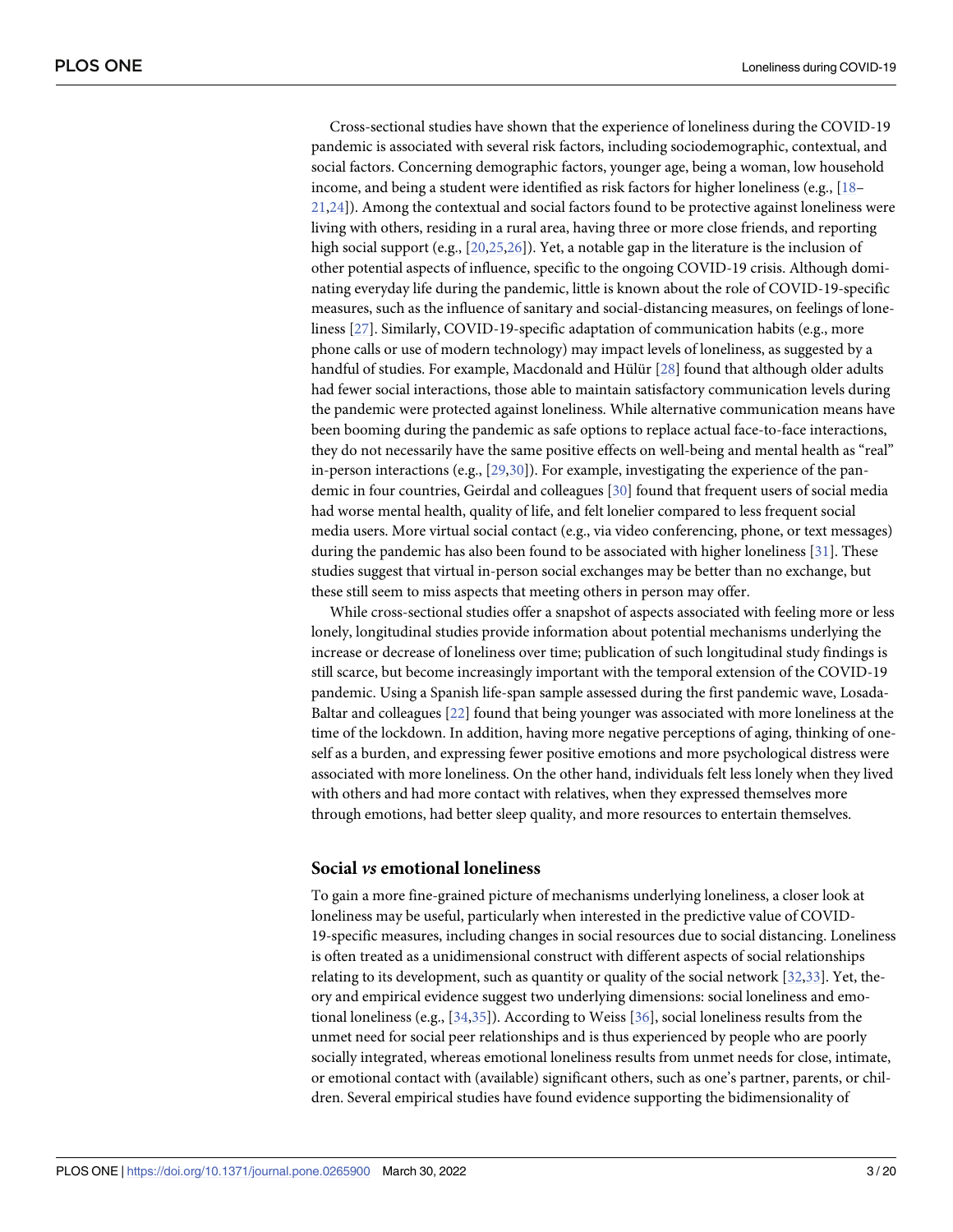<span id="page-3-0"></span>loneliness and differential predictors for both loneliness dimensions (e.g., [[37](#page-18-0)–[39](#page-18-0)]). For example, Green and colleagues [\[26\]](#page-18-0) found that social and emotional loneliness were moderately correlated with each other, but they had different correlates: Social loneliness was more strongly correlated with items that assessed feelings of belongingness to a group of friends, while emotional loneliness was more strongly correlated with items that assessed feelings of closeness to others. In line with these findings, Diehl and colleagues [[40](#page-19-0)] found in a sample of college students that higher social loneliness was present if students were immigrants, physically inactive (i.e., less engaged in college sports activities), and studying social sciences, whereas lower levels of emotional loneliness were associated with being married or in a committed relationship. In sum, these studies suggest that emotional and social loneliness are linked yet distinct facets of loneliness associated to various types of social deficits. Thus, social vs emotional loneliness could be affected differently by the COVID-19 pandemic: Specifically, being unable to meet others should increase social loneliness, whereas reduced interactions with emotionally valued social partners should increase emotional loneliness. In line with this assumption, Tilburg and colleagues [\[23\]](#page-18-0) found that older Dutch individuals felt more lonely during lockdown (assessed in May 2020) compared to before the pandemic (assessed in October 2019), and that the increase was higher for emotional (moderate effect size: *d* = .49) compared to social loneliness (small effect size:  $d = .21$ ). Being younger and living with a spouse/partner were associated with both lower social and emotional loneliness; unmet support needs and feeling affected by reduced outdoor activities were associated with higher social and emotional loneliness. Differential predictive patterns were also found: Being female and having more frequent contact with grandchildren was related to less social loneliness, while being female and reporting fewer social contacts and activities were related to more emotional loneliness. These findings show the usefulness of investigating social and emotional loneliness separately to increase the prediction of interindividual differences and their underlying mechanisms.

# **The present study**

The main goal of the present study was to investigate social and emotional loneliness and their predictors longitudinally over the course of the pandemic, namely during the development of the second pandemic wave (October to December 2020) within a life-span sample. To our knowledge, no previous research has investigated the longitudinal stability and interdependence of the two dimensions of loneliness (i.e., emotional and social loneliness) during the COVID-19 crisis. Specifically, we investigated how social and emotional loneliness developed and influenced each other over time while COVID-19 restrictions became increasingly severe. Based on the underlying theory [\[36,39,](#page-18-0)[41](#page-19-0)], we expected that the experience of social loneliness would be related, yet distinct from emotional loneliness. As the COVID-19 crisis represents a unique and unprecedented context affecting individuals around the globe, we felt that studying social and emotional loneliness in this quasi-experimental setting, with short-term changes in potential predictors due to the aggravation of the pandemic, could provide important insights into the dynamic underlying mechanisms.

Following prior work on loneliness, we included the following sociodemographic and background variables as potential predictors: age, gender, time, marital status, living conditions, education, financial adequacy, employment, and student status as well as subjective health. Specifically, we expected that younger individuals were more likely to experience emotional loneliness, as the governmental recommendations restricted social exchanges that are central during young adulthood in finding or maintaining a close and meaningful connection with significant others outside one's family  $[41]$  $[41]$  $[41]$ . In line with earlier studies  $[26,35]$  $[26,35]$ , we expected that females would be more likely to experience emotional loneliness, but less likely to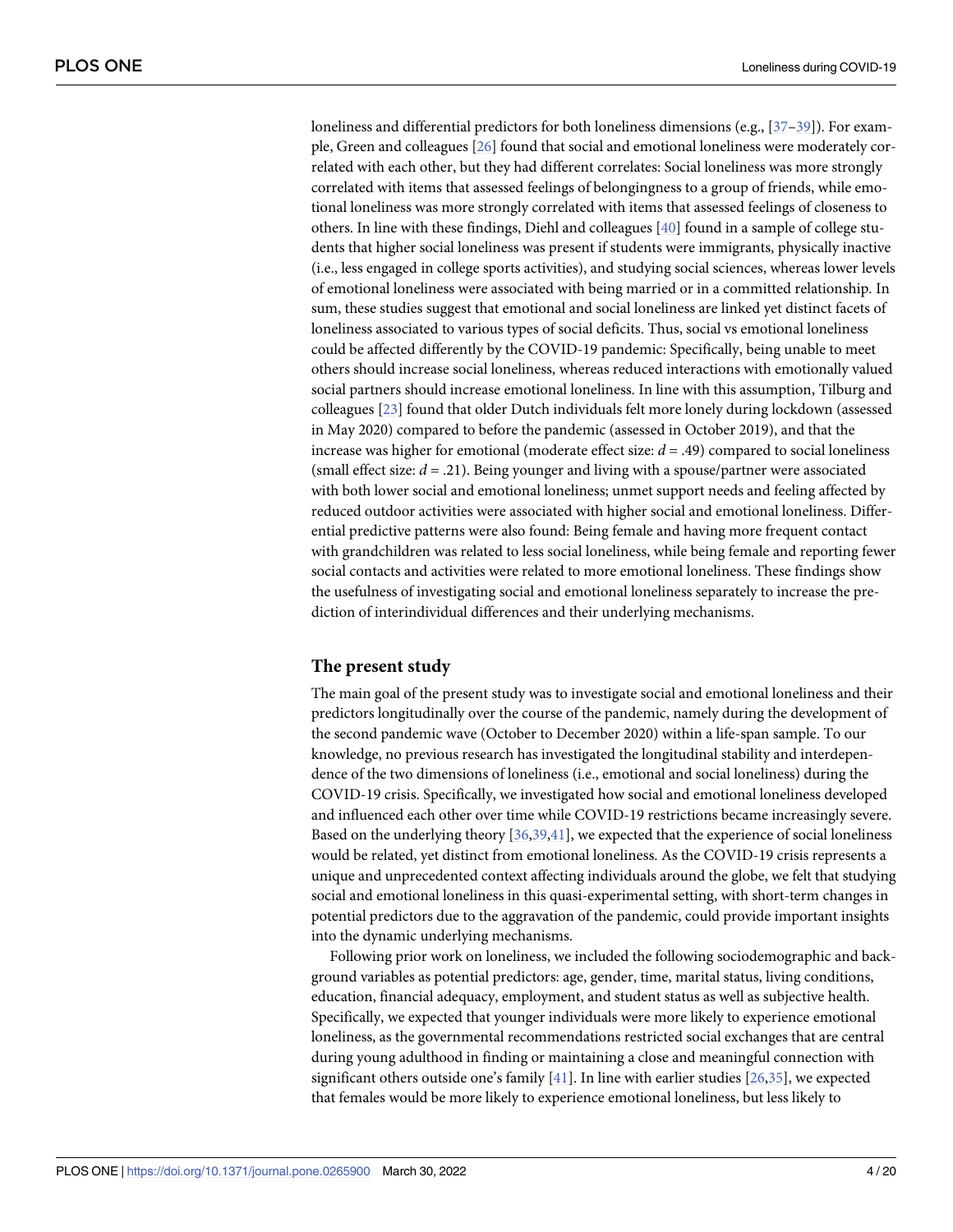<span id="page-4-0"></span>experience social loneliness. We further assumed that higher education, being a student, and working were associated with higher social and emotional loneliness, as these individuals likely experienced more disruptions due to COVID-19 measures (e.g., home-office requirements, online studies). We also assumed that more financial means and better health would be associated with less emotional loneliness (e.g., less stressful experience of the pandemic due to larger homes, better health insurance, or more means of communication).

Besides considering basic sociodemographic and contextual aspects, we were most interested in status and changes of diverse social contact indicators. Various COVID-19-specific measures (e.g., compliance with social distancing) and potential compensations (e.g., use of video conferencing, social media) were investigated as influencing factors of social and emotional loneliness. In line with theory and prior work [\[22,23](#page-18-0)], we expected that the course of the pandemic (i.e., increase of infections) and social distancing recommendations (in Switzerland, there was no lockdown during the second wave of the pandemic) led to a reduction of social contacts, which should result in an increase in social loneliness. Stay-home recommendations were assumed, at the same time, to also lead to a reduction of other important contacts from outside the household/primary family, such as confidants or individuals available to help if needed, and contact with loved ones, which in turn would lead to an increase in emotional loneliness. We also expected that the use of online means of communication would relate to feeling less socially and emotionally lonely, and that compliance with social distancing and sanitary measures would be associated with feeling lonelier.

#### **Materials and methods**

#### **Sample and procedures**

We conducted a longitudinal study on mental health consequences of COVID-19 in Switzerland during the second wave of the 2020 pandemic. We invited university students as well as people they knew (family members, friends, acquaintances) to participate in the study. There were no explicit inclusion criteria other than being older than 18 (legal age of majority in Switzerland) and mastery of French language (as the study was conducted in the French-speaking part of Switzerland). Exclusion criteria were not agreeing to informed consent. Participants filled out an online questionnaire which was administered at three time points (October, November, and December), allowing us to investigate status, change of loneliness, and potential predictors over the course of the three-month time period the study covered, during which the social and sanitary restrictions imposed and suggested by the Swiss government increased in severity to abate the spread of the coronavirus. Participants were aged 18 to 81 years old  $(N = 737, M<sub>age</sub> = 31.58)$ . Half of the participants were university students, and the other half from the general population, recruited through the students' social network. The study was approved by the social science ethics commission of the University of Lausanne. Participants provided informed consent before being able to proceed to filling out the questionnaire.

#### **Measures**

**Sociodemographic and background variables.** Demographic variables included *age*, *sex*  $(0 = men, 1 = women),$  *marital status* (*married*;  $0 = no, 1 = yes$ ), *living alone*  $(0 = no, 1 = yes)$ , *education years*, *financial adequacy* (1 = *I do not have enough money to meet my needs* to 3 = *I have more than enough money to meet my needs*), being a *student*  $(0 = no, 1 = yes)$ , and being *employed*  $(0 = no, 1 = yes)$ . These variables had been assessed in the first study wave. *Time* represented the study wave and ranged from 0 = *study wave one (October)* to 2 = *study wave three (December)*. *Subjective health* was measured at every wave with a single question ("How do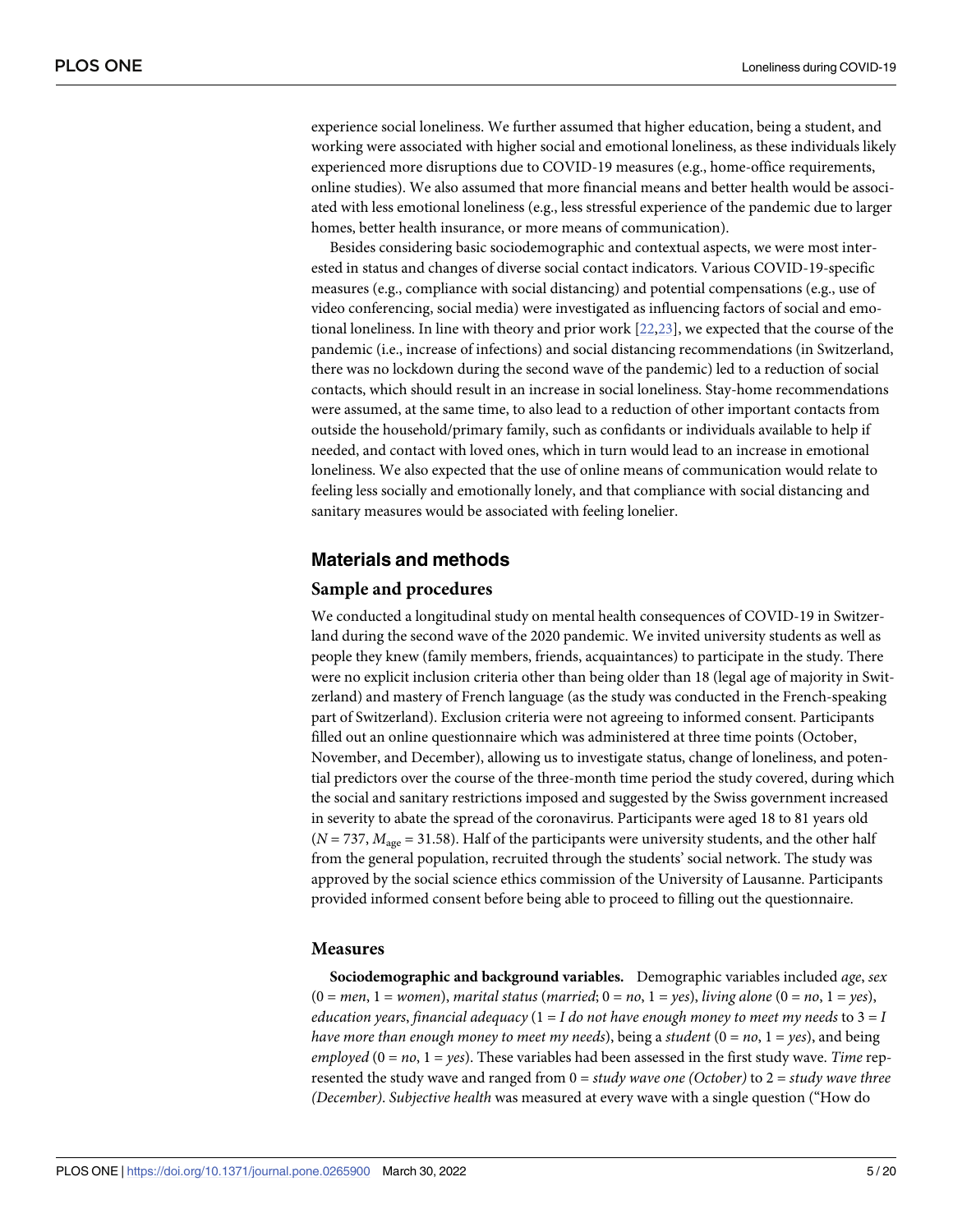<span id="page-5-0"></span>you evaluate your actual health?"). Participants answered on 5-point scale ranging from  $1 =$ *very bad* to 5 = *very good*.

**COVID-19-specific measures.** *Sanitary measures* included two questions asking whether participants kept 1.5 meters from other people and whether they wore masks on public transportation or when they could not keep their distance. *Social-distancing measures* were assessed with two questions asking whether individuals reduced their social contacts and avoided shaking hands or sharing kisses to welcome others. The answering format ranged from 1 = *no*, *I continue as always* to *3 = yes*, *all the time*. A mean composite score was created to represent sanitary measures and social distancing, respectively, for each study wave (e.g., for sanitary measures wave 3 Spearman-Brown's *ρ* = .50 & for social distancing wave 3 Spearman-Brown's *ρ* = .64).

**Communication tools.** *Social media* (Facebook, Twitter), *traditional communication* (telephone, emails, letters), and *video communication* (e.g., Skype, Zoom) were assessed in each study wave, with one question asking for the frequency with which participants used the respective means of communication during the second wave of the pandemic (0 = *not used* to 4 = *more than three times per day*).

**Social interactions indicators.** *Social contacts* were measured with the six items from the short Lubben Social Network Scale (LSNS; [\[42\]](#page-19-0)). The items assessed the *number of relatives in contact* ("With how many family members did you have contact during the past month?") as *confidants* ("With how many family members can you talk about private matters?") and as *SOS contacts* ("How many family members can you ask for help?"). The same items were also used, replacing "family members" with "friends" to identify the *number of friends in contact* as *confidants* and as *SOS contacts*. The answering format ranged from 0 = *nobody* to 5 = *nine or more people*. All items were assessed in every study wave. Even though the items were used as independent variables, a reliability analysis was conducted for the three family-related items and the three friends-related items indicating excellent reliability for the two constructs (e.g., family-related social contacts wave 3 Cronbach's *α* = .81 and friends-related social contacts wave 3 Cronbach's *α* = .84).

*Frequency of interactions* represents a mean-composite score constructed from three single questions asking participants whether they had interactions with *family*, *friends*, and *colleagues* during the past four weeks (e.g., wave 3 Cronbach's  $\alpha$  = .47). The answering format ranged from 0 = *no contact* to 4 = *yes*, *many times per day*. The questions were assessed in every study wave, and the time frame of four weeks was intended to reflect interactions since the last study wave.

**Lonelines.** *Social and emotional loneliness* were measured with the short De Jong Gierveld loneliness scale [\[43\]](#page-19-0). Three items assessed each dimension in every study wave (social loneliness: "There are plenty of people with whom I feel closely connected"; emotional loneliness: "I feel a general emptiness"). The answering format included 1 = *no*, *2 = mostly no*, *3 = more or less*, *4 = mostly yes*, and 5 = *yes*. Mean composite scores were built for social and emotional loneliness, respectively, with higher values indicating higher loneliness levels for each of them (e.g., social loneliness Cronbach's *α* waves 1, 2, 3: .83, .82, .84; emotional loneliness Cronbach's *α* waves 1, 2, 3: .77, .78, .80).

#### **Analytical strategy**

We calculated descriptive statistics and correlations of study variables. In addition, we tested differences between study waves for variables that were assessed in every wave with a repeatedmeasures ANOVA.

For the main analysis, we used first a bivariate latent growth-curve model (LGM) to investigate the longitudinal associations between social and emotional loneliness, which was then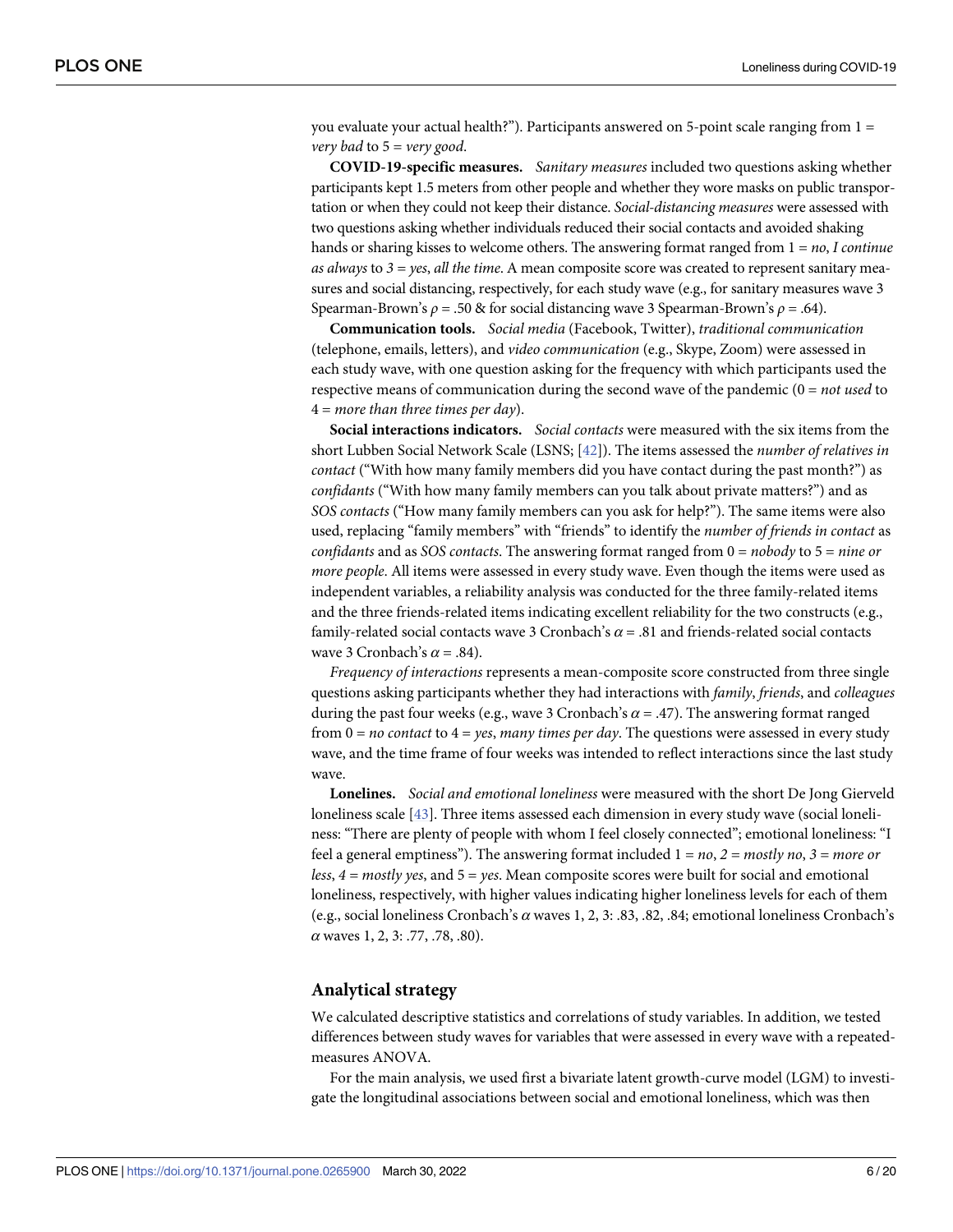<span id="page-6-0"></span>followed by multilevel linear models with social and emotional loneliness as dependent variables to investigate predictive patterns. While LGM offers the advantage of modelling the structure and growth of multiple variables simultaneously, the adoption of a multilevel modelling approach allows for simpler model specification when including the level and change of multiple variables for the prediction of a single outcome. This two-step approach of testing a bivariate latent growth model followed by a separate multilevel model for each loneliness dimension, allows to combine the benefits of these two powerful statistical models.

As for the bivariate LGM analysis, we estimated the linear growth of social and emotional loneliness as well as all covariances between the slopes and the intercepts of both constructs. We allowed the variances of the intercept and slope to be estimated freely, with significant variances indicating that participants' changes of social and emotional loneliness varied over time and differed around the initial level at wave 1. For each of the two dimensions of loneliness, we fitted linear slope loadings of [0, [1](#page-17-0), [2\]](#page-17-0) for waves 1 to 3 accordingly, and intercept loadings of [1, [1,1\]](#page-17-0) [[44](#page-19-0)]. Missing data were estimated with the Lavaan built-in FIML function, allowing us to use all available information (*N* = 737). No significant differences were found between the final model and a model implementing listwise deletion using only complete data (*n* = 504). LGM analysis were conducted in R  $[45]$  $[45]$  $[45]$ , using the Lavaan package for structural equation modelling [\[46\]](#page-19-0).

To address predictors of both loneliness constructs, we tested two multilevel linear models with social and emotional loneliness as dependent variables and background sociodemographic aspects (e.g., age, sex) and subjective health, COVID-19-specific measures (i.e., sanitary and social-distancing measures), communication tools (i.e., social media, traditional and video communication), and social network indicators (e.g., number of social contacts and frequency of interactions) as independent variables. We centered independent variables to enhance the interpretability of the within-subject results and obtain more stable estimates [\[47,48\]](#page-19-0). Person-mean-centered variables (i.e., subjective health, number of relatives in contact with, relatives being confidants, relatives being SOS contacts, and number of friends in contact with, friends being confidants, friends being SOS contacts, and frequency of interactions) were included in the models to test within-subject variation. To investigate between-subject differences, we included the person-mean of all variables in the model. Categorical variables (i.e., gender, married, living alone, student, employed) were not centered and entered into the models as factors. Random effects were also included in the models. We present the models that had the best fit to the data for each dependent variable, which we determined by two relative model fit indices, namely Akaike's information criterion (AIC) and -2 log likelihood (-2LL). Although we tested within-subject change and between-subject differences for all the variables assessed repeatedly, for some, the inclusion of the respective person-mean-centered parameter (i.e., the parameter testing such changes) did not improve the model fit. Therefore, to obtain the most parsimonious model, we excluded them from the final models (i.e., the parameters indicating changes in social distancing and sanitary measures, changes in social media use, traditional and video communication). For each outcome, we calculated the intra-class correlation coefficient (ICC; [\[49\]](#page-19-0)), first in fully unconditional models and then in every subsequent model to specify the amount of inter-individual and intra-individual variance explained by the hierarchical clustering of the data. The models were tested with maximum likelihood estimation using SPSS version 26.

# **Results**

Descriptive statistics and correlations are presented in Tables [1](#page-7-0) and [2.](#page-8-0) We tested variables that changed over time for differences across study waves. These preliminary analyses indicated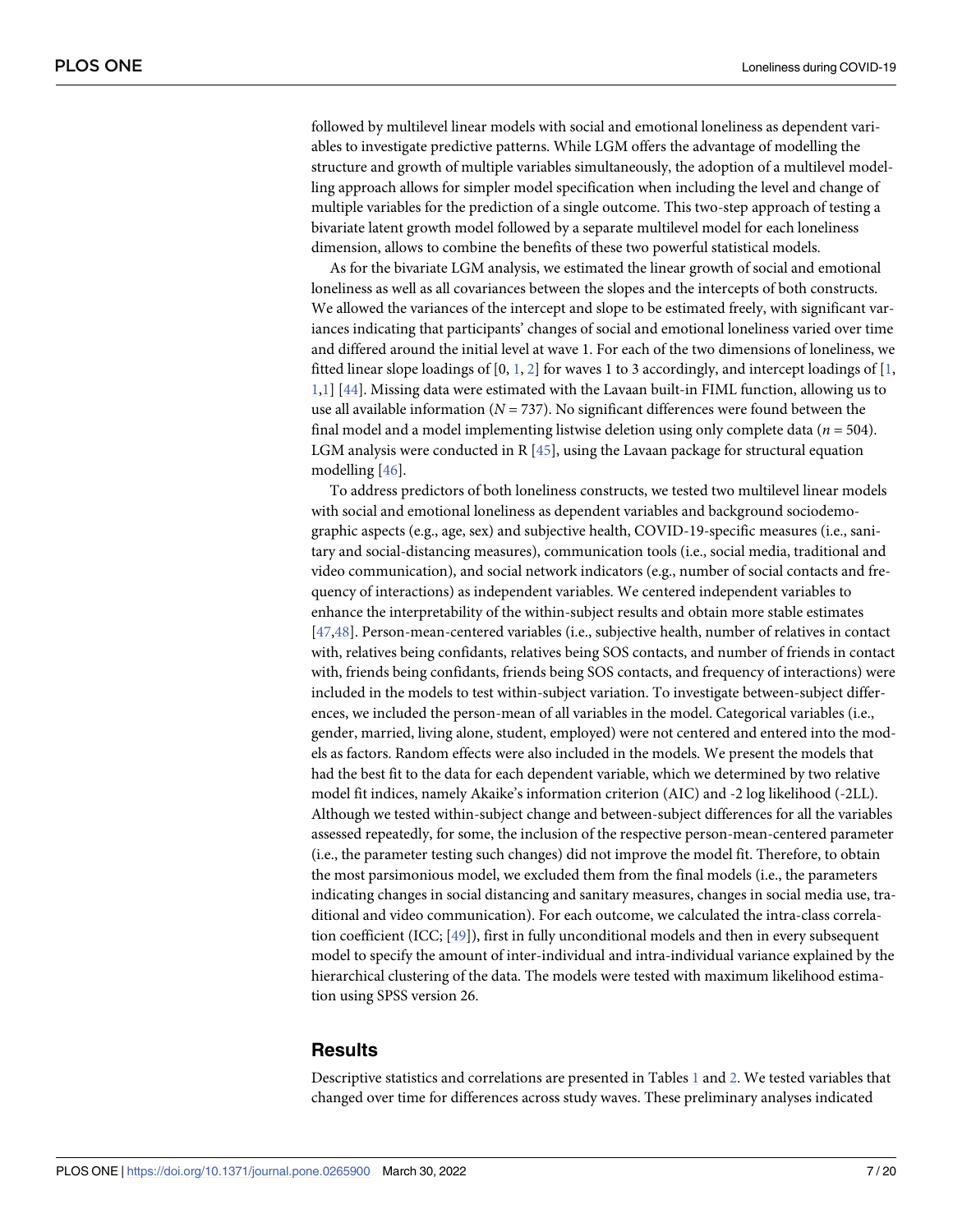#### <span id="page-7-0"></span>**[Table](#page-6-0) 1. Descriptive of study variables per study wave.**

|                             | Wave 1 $(N = 737)$ | Wave 2 ( $N = 672$ ) | Wave 3 $(N = 539)$ | <b>Difference Test</b> |
|-----------------------------|--------------------|----------------------|--------------------|------------------------|
|                             | % or $M(SD)$       | % or $M(SD)$         | % or $M(SD)$       | $\pmb{F}$              |
| Age                         | 31.58 (13.80)      |                      |                    |                        |
| $Sex (1 = women)$           | 66.3               |                      |                    |                        |
| Married $(1 = yes)$         | 19.1               |                      |                    |                        |
| Living alone $(1 = yes)$    | 12.3               |                      |                    |                        |
| <b>Education</b> years      | 13.25(2.73)        |                      |                    |                        |
| Financial adequacy          | 2.03(0.62)         |                      | ٠                  |                        |
| Student $(1 = yes)$         | 53.4               |                      | ÷.                 |                        |
| Employed $(1 = yes)$        | 37.2               |                      |                    |                        |
| Subjective health           | 4.11(0.74)         | 4.04(0.78)           | 3.98 (0.76)        | $6.53**$               |
| Social distancing measures  | 2.12(0.58)         | 2.49(0.54)           | 2.49(0.54)         | $165.30***$            |
| Sanitary measures           | 2.48(0.40)         | 2.64(0.40)           | 2.61(0.38)         | $42.26***$             |
| Social media                | 1.03(0.96)         | 1.04(0.98)           | 1.07(0.98)         | 0.55                   |
| Traditional communication   | 2.83(0.96)         | 2.80(0.95)           | 2.83(0.96)         | 0.53                   |
| Video communication         | 1.50(1.45)         | 1.72(1.44)           | 1.86(1.48)         | $16.25***$             |
| N. relatives in contact     | 3.50(1.01)         | 3.32(0.95)           | 3.15(1.04)         | 35.26***               |
| N. relatives as confidant   | 2.34(1.26)         | 2.32(1.19)           | 2.30(1.16)         | 0.13                   |
| N. relatives as SOS contact | 2.68(1.22)         | 2.64(1.13)           | 2.54(1.06)         | $7.22***$              |
| N. friends in contact       | 3.85(1.15)         | 3.52(1.20)           | 3.32(1.22)         | $56.20***$             |
| N. friends as confidant     | 3.03(1.21)         | 2.88(1.19)           | 2.76(1.17)         | $19.97***$             |
| N. friends as SOS contact   | 2.85(1.17)         | 2.78(1.18)           | 2.77(1.16)         | $2.39^{+}$             |
| Frequency of interactions   | 2.32(0.73)         | 2.15(0.77)           | 2.10(0.77)         | 34.38***               |
| Social loneliness           | 1.99(0.91)         | 2.00(0.91)           | 1.97(0.91)         | 0.87                   |
| <b>Emotional loneliness</b> | 1.97(0.93)         | 2.03(0.95)           | 2.08(1.02)         | $6.59**$               |

*Note*: N. = *Number of*.  $^{+}p < .10$  $p<.05$  $*^*p < .01$ 

 $***p<.001$ .

<https://doi.org/10.1371/journal.pone.0265900.t001>

that over the course of the study, individuals increasingly followed sanitary and social-distancing measures, their subjective health got worse, social contacts became more limited, and the frequency of interactions decreased. In addition, we observed that emotional loneliness increased but social loneliness remained stable [\(Fig](#page-9-0) 1).

# **Longitudinal associations of social and emotional loneliness**

[Table](#page-9-0) 3 presents the findings from the bivariate LGM, namely mean and variance parameters for the estimated latent variables, as well as intercept and slope correlations for social and emotional loneliness. The linear bivariate LGM showed a good fit to the data ( $\chi^2$  = 27.10, *p* < .01, *df* = 11, *N* = 737, CFI = .99, TLI = .99, RMSEA = .045 (90% CI [.024, .066], SRMR = .015). The significant bivariate correlations between social and emotional loneliness presented in the final LGM model are depicted in [Fig](#page-10-0) 2. We found a strong and positive intercept–intercept correlation, indicating that, as expected, when social loneliness was high, emotional loneliness was high as well. Moreover, results showed a significant negative correlation between the intercept of social loneliness and the slope of emotional loneliness, indicating that high social loneliness was associated with a smaller slope for emotional loneliness, reflecting a less steep increase in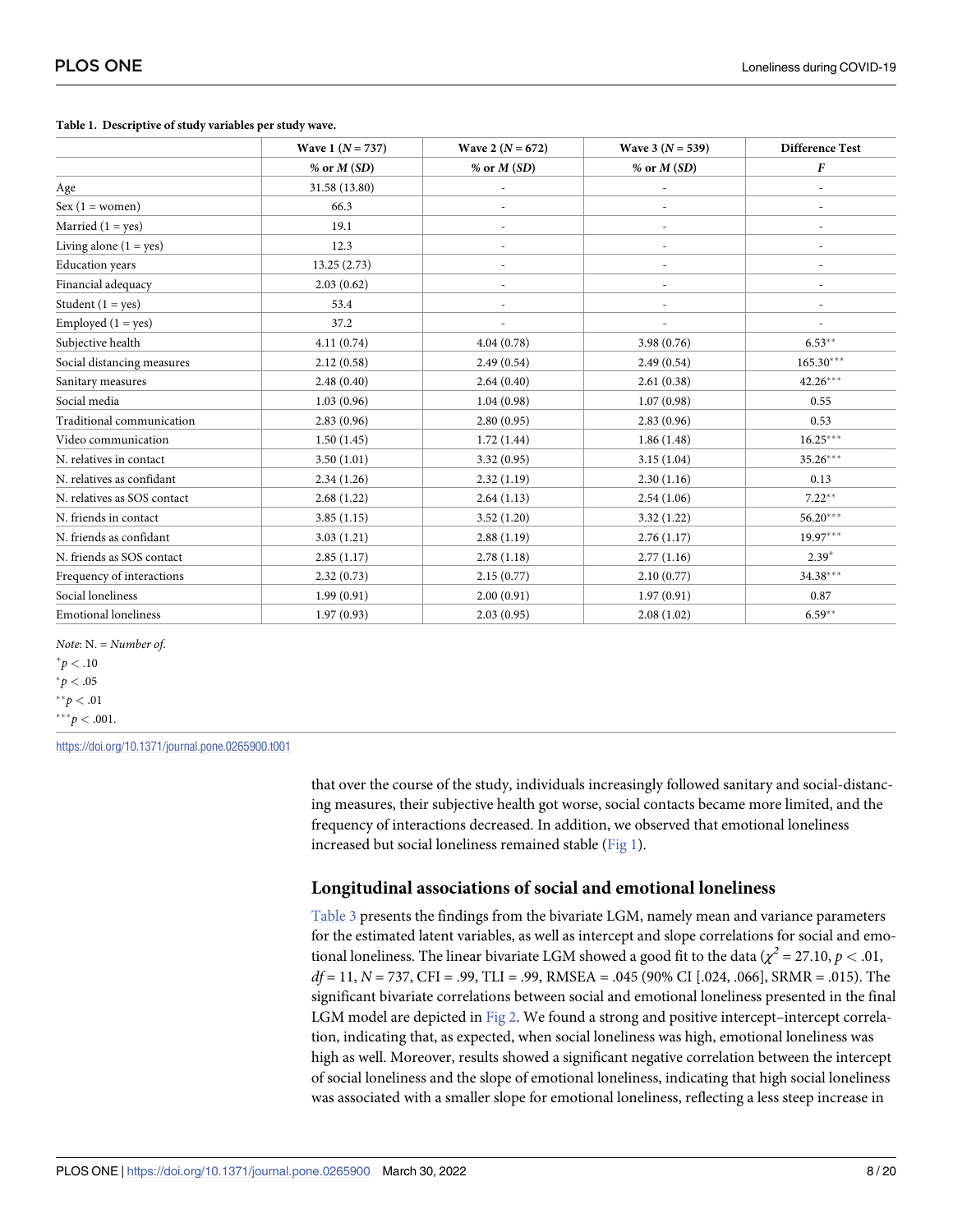<span id="page-8-0"></span>

| Table 2. Correlations between study variables at study wave 1 (N |                |                         |                     |                    |                     |                    | $= 737$ .           |                            |                          |                          |                |                          |                  |                          |                          |                |                                |                          |                    |                            |                           |                                 |  |
|------------------------------------------------------------------|----------------|-------------------------|---------------------|--------------------|---------------------|--------------------|---------------------|----------------------------|--------------------------|--------------------------|----------------|--------------------------|------------------|--------------------------|--------------------------|----------------|--------------------------------|--------------------------|--------------------|----------------------------|---------------------------|---------------------------------|--|
|                                                                  |                | $\overline{\mathbf{c}}$ | $\omega$            | 4                  | ю                   | $\bullet$          | L                   | ∞                          | $\bullet$                | $\mathbf{r}$             | Ξ              | $\overline{1}$           | $\mathbf{r}$     | $\overline{1}$           | 15                       | 16             | $\overline{17}$                | $^{18}$                  | ₽                  | $\boldsymbol{\mathsf{20}}$ | $\overline{21}$           | 23<br>22                        |  |
| $1. \text{Age}$                                                  |                |                         |                     |                    |                     |                    |                     |                            |                          |                          |                |                          |                  |                          |                          |                |                                |                          |                    |                            |                           |                                 |  |
| 2. Gender                                                        | $-10^{**}$     | $\overline{ }$          |                     |                    |                     |                    |                     |                            |                          |                          |                |                          |                  |                          |                          |                |                                |                          |                    |                            |                           |                                 |  |
| 3. Married<br>$(1 = yes)$                                        | $64***$        | $-0.5$                  | $\overline{ }$      |                    |                     |                    |                     |                            |                          |                          |                |                          |                  |                          |                          |                |                                |                          |                    |                            |                           |                                 |  |
| 4. Living alone<br>(1 = yes)                                     | $01^{**}$      | $-0.9$                  | $-18***$            | $\overline{ }$     |                     |                    |                     |                            |                          |                          |                |                          |                  |                          |                          |                |                                |                          |                    |                            |                           |                                 |  |
| 5. Education years                                               | $30^{*}$       | $-16***$                | $\cdot^{18^{***}}$  | $\rm 90$           | $\overline{ }$      |                    |                     |                            |                          |                          |                |                          |                  |                          |                          |                |                                |                          |                    |                            |                           |                                 |  |
| 6. Financial<br>Adequacy                                         | $.13**$        | $-16***$                | $.16***$            | $\Xi$              | $.25***$            | $\overline{ }$     |                     |                            |                          |                          |                |                          |                  |                          |                          |                |                                |                          |                    |                            |                           |                                 |  |
| 7. Student<br>$(1 = yes)$                                        | $-.61***$      | $.20***$                | $-42***$            | $-0.08$            | $-48***$            | $-22*$             |                     |                            |                          |                          |                |                          |                  |                          |                          |                |                                |                          |                    |                            |                           |                                 |  |
| 8. Employed<br>$(1 = yes)$                                       | $43***$        | $-21***$                | $.32***$            | $.60^{\circ}$      | $^{***}$ 1+ $\,$    | $22^{***}$         | $-83*$              | $\overline{\phantom{0}}$   |                          |                          |                |                          |                  |                          |                          |                |                                |                          |                    |                            |                           |                                 |  |
| 9. Subjective<br>health                                          | $-0.06$        | $-13***$                | $-0.06$             | $-50^{-1}$         | $\rm 03$            | $.18*$             | 05                  | $\Xi$                      | $\overline{\phantom{0}}$ |                          |                |                          |                  |                          |                          |                |                                |                          |                    |                            |                           |                                 |  |
| distancing<br>10. Social<br>measures                             | $.26*$         | 03                      | $.25***$            | $-0.05$            | $.13**$             | $\overline{6}$     | $\ddot{=}$          | 50<br>$\stackrel{*}{\ast}$ | $\sum_{i=1}^{n}$         | $\overline{\phantom{0}}$ |                |                          |                  |                          |                          |                |                                |                          |                    |                            |                           |                                 |  |
| 11. Sanitary<br>measures                                         | $.19^{***}$    | $.16***$                | $18^{\ast\ast\ast}$ | $-0.03$            | $.10**$             | $-0.02$            | $-0.06$             | $\Xi$                      | $-0.7$                   | $51**$                   |                |                          |                  |                          |                          |                |                                |                          |                    |                            |                           |                                 |  |
| 12. Social media                                                 | $-16***$       | $-0.2$                  | $*$<br>$\ddot{5}$   | $\ddot{q}$         | $-0.6$              | $-0.3$             | $\ddot{\mathbf{e}}$ | $-0.6$                     | $-0.1$                   | $-0.7$                   | $\overline{0}$ | $\overline{\phantom{0}}$ |                  |                          |                          |                |                                |                          |                    |                            |                           |                                 |  |
| communication<br>13. Traditional                                 | $\overline{5}$ | $-0.5$                  | $65$                | $07^{++}$          | $.21***$            | $.10*$             | $-10^{*}$           | $\frac{1}{2}$              | $\overline{0}$           | .004                     | 02             | $.16***$                 | $\overline{ }$   |                          |                          |                |                                |                          |                    |                            |                           |                                 |  |
| communication<br>14. Video                                       | $-26***$       | $-50$ .                 | $-14***$            | $-0.5$             | $-0.1$              | $-0.03$            | $38*$               | $-29*$                     | $.08*$                   | $\overline{0}$           | $-0.003$       | $.13*$                   | $.21***$         | $\overline{\phantom{0}}$ |                          |                |                                |                          |                    |                            |                           |                                 |  |
| 15. N. relatives in<br>contact                                   | $\mathfrak{S}$ | $\ddot{8}$              | $\ddot{\circ}$      | $-0.02$            | $-0.3$              | $\ddot{=}$         | Ģ                   | $03$                       | P.                       | $-0.7$                   | $\overline{0}$ | $-0.4$                   | $\ddot{\theta}$  | $-0.6$                   | $\overline{\phantom{a}}$ |                |                                |                          |                    |                            |                           |                                 |  |
| 16. N. relatives as<br>confidant                                 | $.12*$         | $03$                    | $\cdot$ 11          | $-0.8$             | $\ddot{8}$          | $\ddot{=}$         | $-12$ <sup>*</sup>  | $.14***$                   | $11**$                   | $-0.001$                 | $\ddot{c}$     | $-0.02$                  | $.13*$           | $-0.6$                   | $47^*$                   | $\overline{ }$ |                                |                          |                    |                            |                           |                                 |  |
| 17. N. relatives as<br>SOS contact                               | $.14***$       | 03                      | $.15***$            | $-0.9*$            | Ŕ.                  | $\frac{15}{1}$     | $\ddot{1}$          | $.12*$                     | $.18**$                  | ā                        | $\ddot{\circ}$ | $-03$                    | $\sum_{i=1}^{n}$ | $-0.3$                   | 47                       | $65^*$         | $\overline{\phantom{0}}$       |                          |                    |                            |                           |                                 |  |
| 18. N. friends in<br>$\cot$                                      | $-37***$       | $.10^{**}$              | $-28***$            | $\mathfrak{H}$     | $-12**$             | 5.                 | $30***$             | $-23***$                   | $21***$                  | $-0.22***$               | $\ddot{=}$     | $-0.4$                   | 64               | $8^*$                    | $.26***$                 | $14***$        | $\sum_{i=1}^{n}$               | $\overline{ }$           |                    |                            |                           |                                 |  |
| as<br>19. N. friends<br>$\operatorname{confidant}$               | $-29***$       | $.08*$                  | $-26***$            | 03                 | ā                   | 05                 | $23*$               | $-12^{*}$                  | $.15$ <sup>*</sup>       | $-22*$                   | ה<br>ה         | 5.                       | 5                | $\ddot{1}$               | $.16*$                   | $32*$          | $22*$                          | $\ddot{5}$               | $\overline{ }$     |                            |                           |                                 |  |
| as<br>20. N. friends<br>SOS contact                              | $-18***$       | $.08^*$                 | $-17***$            | $-0.06$            | $\ddot{\mathrm{s}}$ | Ğ.                 | $.14***$            | $-0.5$                     | $21***$                  | $-18***$                 | $-0.5$         | $\Xi$                    | $.12*$           | $.12*$                   | $.21***$                 | $.35***$       | $42*$                          | $\frac{*}{*}$<br>$50^*$  | $.70***$           | $\overline{\phantom{0}}$   |                           |                                 |  |
| $\mathfrak{o}\mathfrak{t}$<br>21. Frequency<br>interactions      | $-17***$       | 05                      | $-0.9$              | $-0.001$           | $-0.03*$            | $.10*$             | $\ddot{=}$          | $\rm 90$                   | $10^{*}$                 | $\ddot{5}$               | .000           | ā                        | $.21***$         | $\frac{1}{2}$            | $-16*$                   | $\ddot{1}3^*$  | $.11**$                        | $\frac{\pi}{2}$<br>$27*$ | $27***$            | $\overline{38}$            |                           |                                 |  |
| 22. Emotional<br>loneliness                                      | $-11**$        | $\rm 90$                | $-12*$              | $\cdot^{14^{***}}$ | $-0.9$              | $-14$ <sup>*</sup> | $\ddot{0}$          | $\sum_{i=1}^{n}$           | $-36*$                   | $\mathbf{8}^{\circ}$     | 02             | $\ddot{\vec{z}}$         | $-10*$           | $08^*$                   | $-20*$                   | $-29*$         | $\stackrel{*}{\ast}$<br>$-35*$ | $-16***$                 | $-22$ <sup>*</sup> | $-35^{\circ}$              | $\ddot{\phantom{0}}$ .17* | $\overline{ }$                  |  |
| loneliness<br>23. Social                                         | $.13**$        | $-90 -$                 | $.10^{*}$           | $8^{\circ}$        | $\overline{C}$ .    | $\ddot{ }$ .11*    | $\sum_{i=1}^{n}$    | 02                         | $-.26***$                | $.14***$                 | 05             | 05                       | $-0.8^{\circ}$   | $-0.1$                   | $-21***$                 | $-.30***$      | $-33***$                       | $-32***$                 | $-43***$           | $-53***$                   | $-28***$                  | $\overline{ }$<br>$*$<br>$56^*$ |  |
| Notes: N. = Number of.                                           |                |                         |                     |                    |                     |                    |                     |                            |                          |                          |                |                          |                  |                          |                          |                |                                |                          |                    |                            |                           |                                 |  |

PLOS ONE | https://doi.org/10.1371/journal.pone.0265900 March 30, 2022

https://doi.org/10.1371/journal.pone.0265900.t002

\*\*\* $p < .001$ .  $10^{\circ} > d_{\ast\ast}$  $\frac{50}{6} > d_*$ 

 $9/20$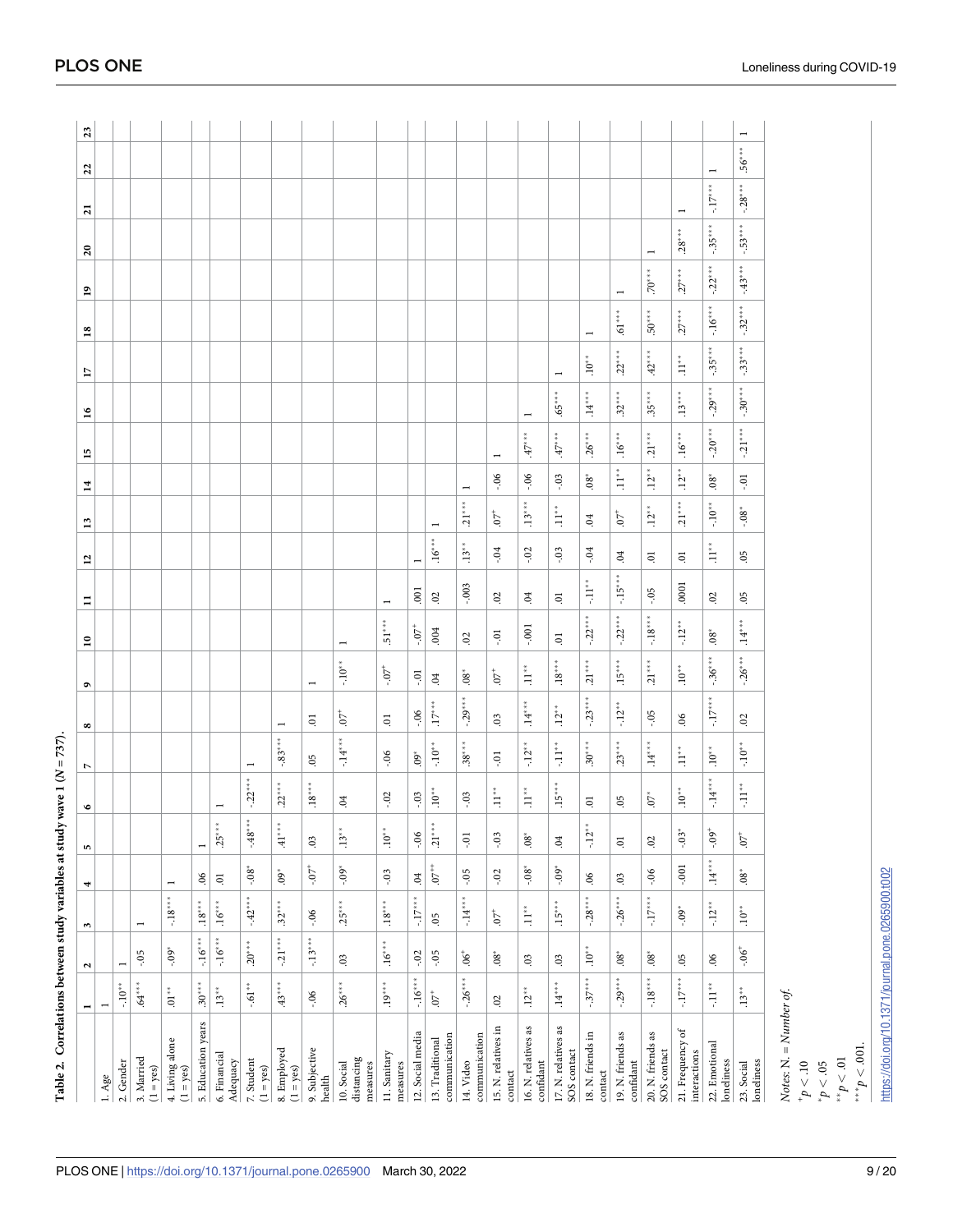<span id="page-9-0"></span>

<https://doi.org/10.1371/journal.pone.0265900.g001>

emotional loneliness when social loneliness was already high. We also found a significant negative correlation between the intercept of emotional loneliness and slope of social loneliness, suggesting that a higher level of emotional loneliness was associated with a smaller slope of social loneliness. Though the mean slope for social loneliness was estimated at zero, reflecting no significant mean change, the variance for the slope of social loneliness was significant (see Table 3), indicating that the slope for different participants varied around that mean. These findings show that individuals experienced social loneliness over time differently, with some feeling lonelier over time and others not experiencing any change. We also observed a moderate positive slope–slope correlation, indicating that social and emotional loneliness changed simultaneously over time: Those who experienced an increase in emotional loneliness were most likely to experience an increase in social loneliness, as well (despite the fact that no increase in social loneliness was observed for the total sample).

# **Factors influencing differences and change in social and emotional loneliness**

We ran multilevel models to predict between-subject differences and within-subject changes in emotional and social loneliness. First, we estimated the within- and between-subject

**[Table](#page-7-0) 3. Model parameters of the bivariate latent growth model of social and emotional loneliness.**

|                             | Intercept |          |          | <b>Slope</b> | <b>Intercept-Slope Correlation</b> |
|-----------------------------|-----------|----------|----------|--------------|------------------------------------|
|                             | M         | Variance | М        | Variance     |                                    |
| Social loneliness           | $1.99***$ | $.63***$ | $-.001$  | $.04***$     | $-03*$                             |
| <b>Emotional loneliness</b> | $1.97***$ | $.62***$ | $.06***$ | $.05***$     | .004                               |

Note

 $^{*}p < .05$ 

 $***p<.001$ .

<https://doi.org/10.1371/journal.pone.0265900.t003>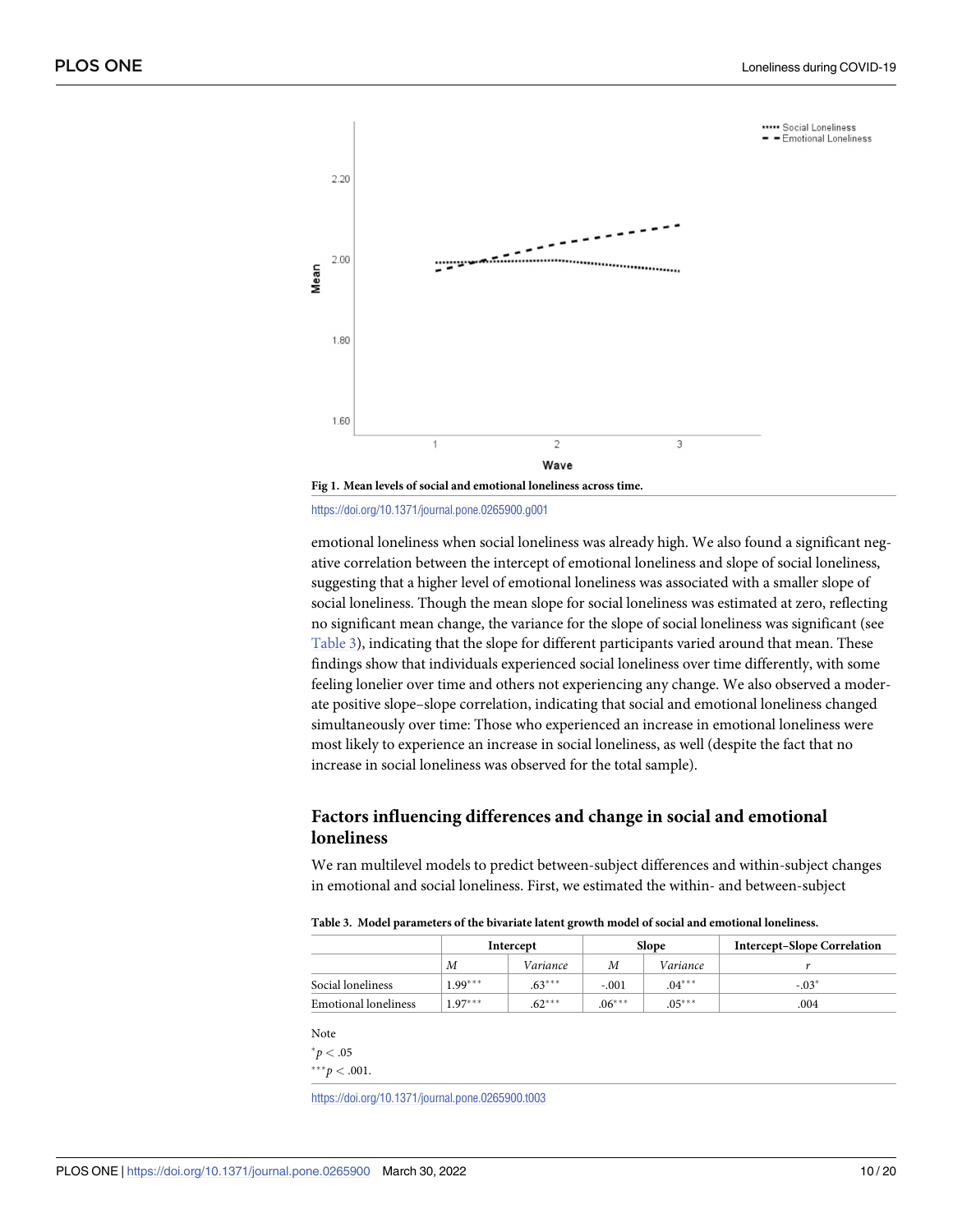<span id="page-10-0"></span>

[Fig](#page-7-0) 2. Cross-lagged correlations between intercepts and slopes of social and emotional loneliness in the bivariate **LGM.**

#### <https://doi.org/10.1371/journal.pone.0265900.g002>

variance for social and emotional loneliness in separate, fully unconditional models. The ICC, which estimates the between-person variance as a proportion of the total variance, was *ρ* = .70 for social loneliness and *ρ* = .70 for emotional loneliness, indicating that individuals differed substantially from each other, allowing us to proceed to more complex multilevel models.

In the next steps of the analysis, we introduced groups of variables one at a time (i.e., demographics and subjective health, then COVID-19-specific measures, then communication means, finally social variables) to obtain the most parsimonious models, which are presented in [Table](#page-11-0) 4. To increase readability, the effects of the background and central variables are presented in [Table](#page-11-0) 4, excluding the non-significant effects of background variables (a table with the effects of all study variables is provided as supplementary material).

**Social loneliness.** The between-subject effects in social loneliness showed that for the background variables, only education and health played roles: Higher education (*B* = .03; *p <* .01) and lower subjective health  $(B = -.13; p < .01)$  were associated with higher social loneliness. As for communication means, individuals who used more social media than the sample average experienced more social loneliness ( $B = .05$ ,  $p < .05$ ). Regarding social factors, individuals with a smaller number of relatives and friends as SOS contacts (compared to the sample average) experienced stronger feelings of social loneliness (relatives:  $B = -.14$ ,  $p < .01$ ; friends:  $B = -.26$ ,  $p < .001$ ). Additionally, individuals with a smaller number of friends serving as confidants ( $B = -.14$ ,  $p < .01$ ) and less frequent interactions than the sample mean ( $B = -.16$ ,  $p <$ .001) experienced higher social loneliness.

Regarding the within-subject effects for social loneliness, a one unit decrease in subjective health was associated with an increase in social loneliness of  $B = -10$  ( $p < .01$ ), indicating that health deterioration was related to feeling more socially lonely. In addition, time showed a significant negative effect ( $B = -0.04$ ,  $p < .05$ ) indicating that individuals felt socially lonelier in earlier study waves than later; this negative trend did not reach significance levels in the SEM findings, and could be due to inclusion of predictor variables, clearing out some of the confounding variance in the MLM model. Furthermore, a decrease of one unit in the number of friends serving as SOS contacts was related to an increase of social loneliness equal to *B* = -.07  $(p < .01)$ , while a one-unit decrease in the frequency of interactions was associated with an increase of  $B = -0.09$  ( $p < .01$ ) in social loneliness.

Considering the random effects, the within-subject random variance was significant  $(B =$ .22;  $p < .001$ ), indicating that social loneliness varied significantly across time. In addition, the random intercept varied significantly  $(B = .27; p < .001)$ , suggesting that the average level of social loneliness differed significantly across individuals. While the slope of frequency of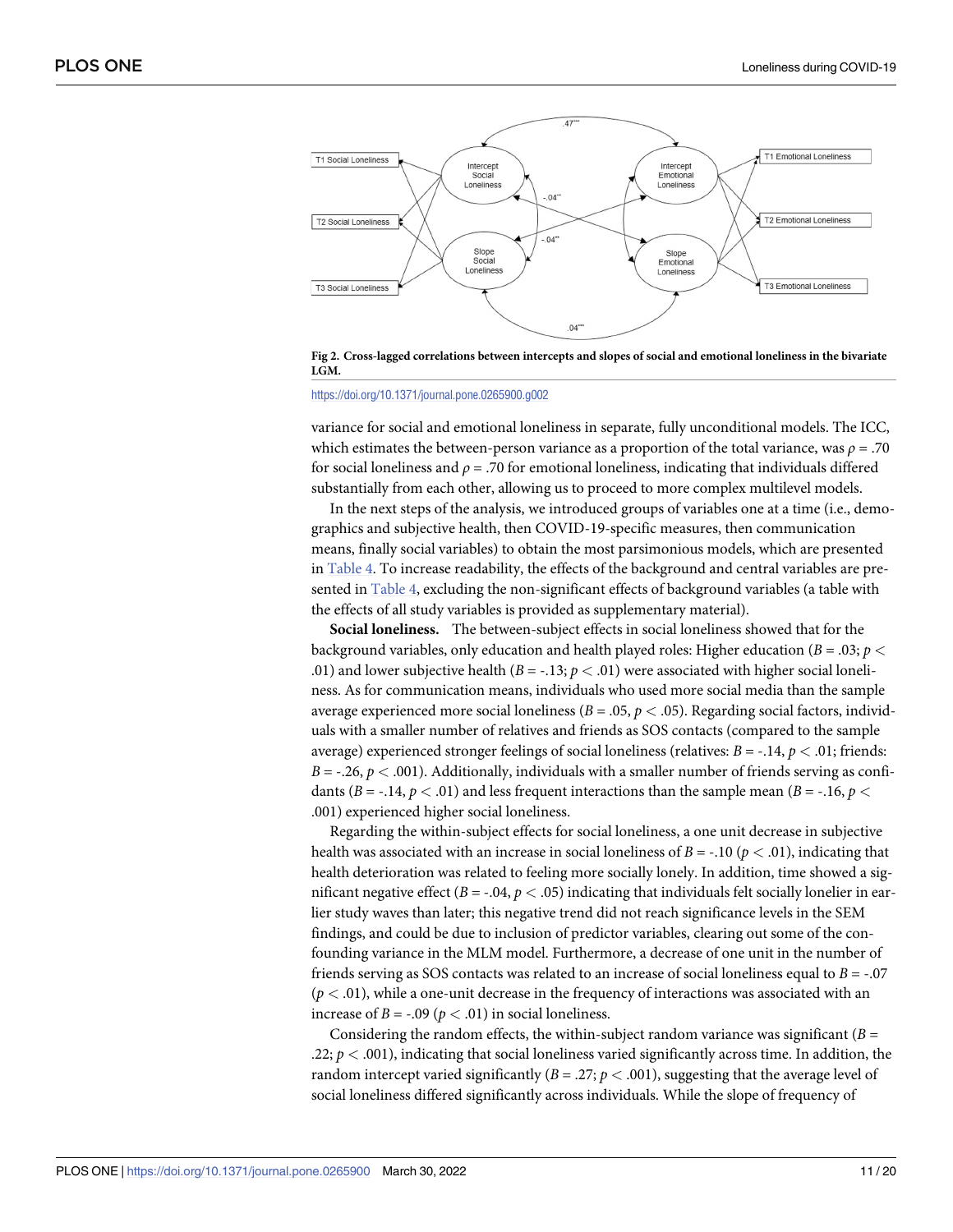|                                      | <b>Social Loneliness</b> |                | <b>Emotional Loneliness</b> |      |
|--------------------------------------|--------------------------|----------------|-----------------------------|------|
|                                      | B                        | SE             | B                           | R    |
| <b>Fixed Between-Subject Effects</b> |                          |                |                             |      |
| Age                                  | .0002                    | .003           | $-.01**$                    | .003 |
| Living alone $(0 = no)$              | $-.07$                   | .08            | $-.25**$                    | .09  |
| Subjective health                    | $-.13***$                | .04            | $-.38***$                   | .05  |
| <b>Education</b> years               | $.03***$                 | .01            | .02                         | .01  |
| Social distancing measures           | .09                      | .07            | .13                         | .08  |
| Sanitary measures                    | $-.12$                   | .10            | $-.19$                      | .11  |
| Social media                         | $.05*$                   | .03            | $.11***$                    | .03  |
| Traditional communication            | $-.03$                   | .03            | $-.06$                      | .04  |
| Video communication                  | .03                      | .02            | .04                         | .03  |
| N. relatives in contact              | .04                      | .04            | .02                         | .05  |
| N. relatives as confidant            | $-.02$                   | .04            | .03                         | .04  |
| N. relatives as SOS contact          | $-.14***$                | .04            | $-.19***$                   | .05  |
| N. friends in contact                | $-.01$                   | .04            | $-.01$                      | .04  |
| N. friends as confidant              | $-14**$                  | .05            | .06                         | .06  |
| N. friends as SOS contact            | $-.26***$                | .05            | $-.24***$                   | .05  |
| Frequency of interactions            | $-16***$                 | .04            | $-.09+$                     | .05  |
| Fixed Within-Subject Effects         |                          |                |                             |      |
| Time                                 | $-.04*$                  | .02            | .03                         | .02  |
| Subjective health                    | $-.10**$                 | .03            | $-.15***$                   | .03  |
| N. relatives in contact              | $-.04$                   | .02            | $-.01$                      | .02  |
| N. relatives as confidant            | $-.04$ <sup>+</sup>      | .03            | $-.03$                      | .03  |
| N. relatives as SOS contact          | $-.02$                   | .03            | $-.02$                      | .03  |
| N. friends in contact                | $-.01$                   | .02            | $-.002$                     | .02  |
| N. friends as confidant              | .01                      | .03            | $-.06*$                     | .03  |
| N. friends as SOS contact            | $-.07**$                 | .03            | .02                         | .03  |
| Frequency of interactions            | $-.09**$                 | .03            | $-.04$                      | .03  |
| Random Effects                       |                          |                |                             |      |
| Residual variance                    | $.22***$                 | .01            | $.23***$                    | .01  |
| Intercept                            | $.27***$                 | .02            | $.39***$                    | .03  |
| Slope (Frequency of interactions)    | .03                      | .02            |                             | ÷,   |
| Slope (N. friends as confidant)      | $\overline{a}$           | $\overline{a}$ | $.05*$                      | .02  |
| Covariance intercept*slope           | $-.05*$                  | .02            | $-.01$                      | .02  |
| -2 log likelihood (df)               | 3250.78 (35)             |                | 3536.73 (35)                |      |
| AIC                                  | 3320.78                  |                | 3606.73                     |      |
| ρ                                    |                          | .55            |                             | .63  |

<span id="page-11-0"></span>**[Table](#page-10-0) 4. Multilevel models with fixed and random effects of between- and within-subject covariates of emotional** and social loneliness  $(N = 737)$ .

*Notes*: N. = *Number of*. df = *degrees of freedom*. AIC = *Akaike Information Criterion*. ρ = *Intraclass Correlation Coefficient*. Unstandardized estimates and standard errors are presented. Background variables with non-significant effects included (for details see extended table in appendix): Sex, Marital Status, Financial Adequacy, Student, Employed.

 $^{+}p < .10$  $^{*}p < .05$  $*$ <sup>\*</sup> $p$ </sup> < .01

 $***p < .001$ .

<https://doi.org/10.1371/journal.pone.0265900.t004>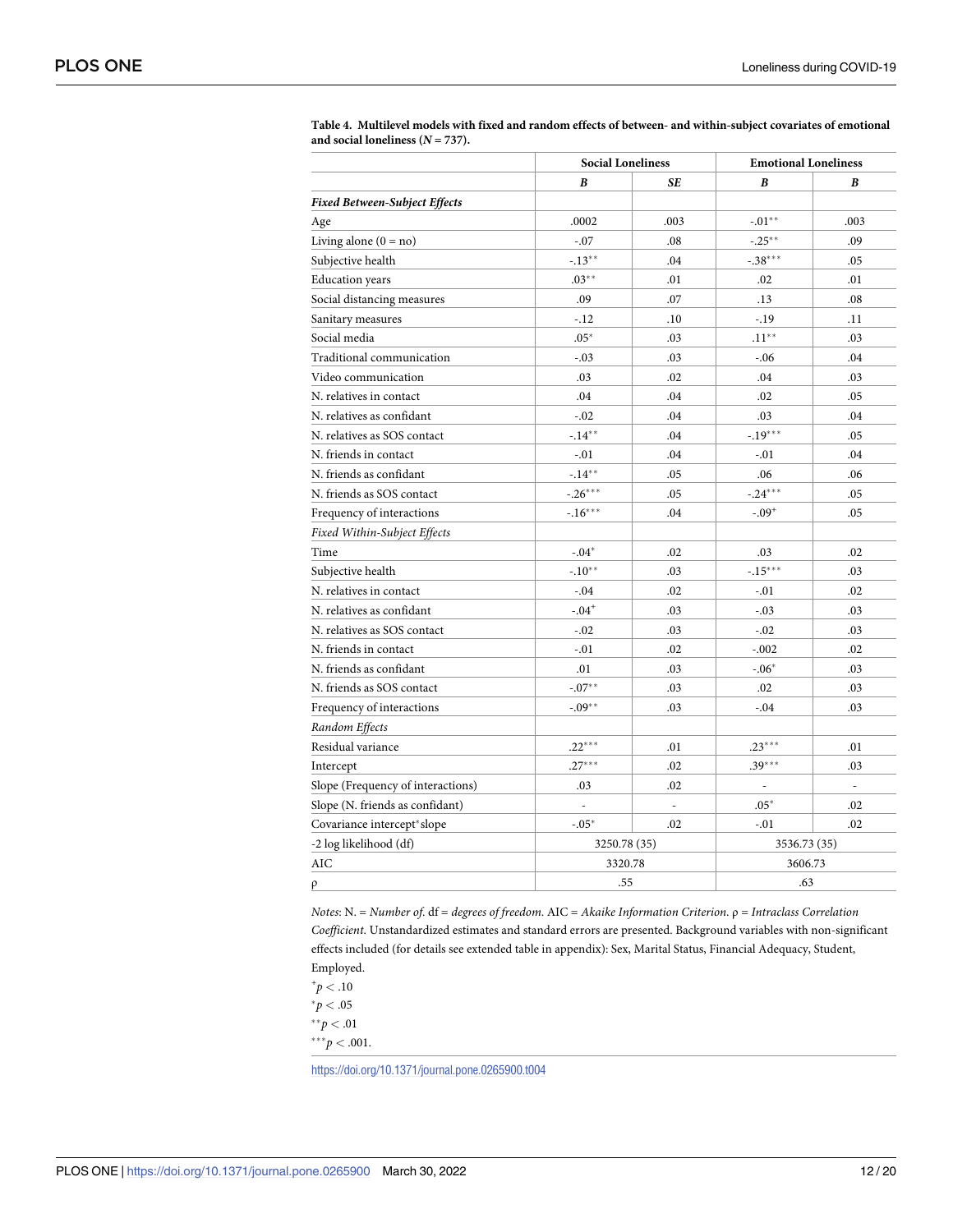interactions was not significant ( $B = .03$ ;  $p > .05$ ), indicating that the change in this variable was similar across participants, the covariance between this variable and the random intercept was significant ( $B = -0.05$ ;  $p < 0.05$ ). This finding suggests that when a person had a high average level of social loneliness and their frequency of interactions increased, social loneliness decreased faster than for someone with a lower average level of social loneliness.

**Emotional loneliness.** For emotional loneliness, the between-subject effects showed that being younger ( $B = -0.01$ ;  $p < .01$ ) was related to higher emotional loneliness. In addition, individuals who lived alone felt more emotionally lonely compared to those living with others  $(B =$ -.25; *p <* .01), and those with lower subjective health (*B* = -.38; *p <* .001) were more emotionally lonely. The latter two effects were relatively strong. Considering the social aspects, individuals who used more social media than the sample average experienced more emotional loneliness  $(B = .11, p < .01)$ . In addition, having a larger number (than the sample mean) of relatives and friends as SOS contacts was associated with less emotional loneliness (relatives: *B*  $=$  -.19,  $p < .001$ ; friends:  $B = .24$ ,  $p < .001$ ). Similarly, individuals with more frequent interactions than the sample mean tended to feel less emotionally lonely ( $B = -0.09$ ,  $p < 0.10$ ).

For the within-subject effects, a one-unit decrease in subjective health or in the number of friends serving as confidants was related to an increase of emotional loneliness (subjective health: *B* = -.15, *p*  $\lt$  .001; number of friends as confidants: *B* = -.06, *p*  $\lt$  .05). We also tested the random effects of the number of friends serving as confidants. The findings showed that this variable varied significantly across study waves between individuals (*B* = -.05; *p <* .05), indicating that the number of friends serving as confidants changed in a non-uniform way across participants. In addition, the random intercept varied significantly  $(B = .39; p < .001)$ , indicating significant variability among individuals with respect to emotional loneliness. Within-subject random variance was also significant ( $B = .23$ ;  $p < .001$ ), suggesting that emotional loneliness varied across time with regard to each participant's average level. The covariance between the random slope and the random intercept was not significant ( $B = .01$ ;  $p > .05$ ).

# **Discussion**

With this study, we aimed to investigate the development of social and emotional loneliness during the second COVID-19 pandemic wave, their longitudinal associations, and factors that influence them, within a life-span sample from the general population in Switzerland. The main findings show that compared to the beginning of the second wave of the COVID-19 pandemic in October 2020, individuals felt more emotionally lonely in November and December 2020. By contrast, social loneliness remained stable over the same time period when considering the total sample. We also found that when individuals felt very socially lonely, they had high levels of emotional loneliness at the same time. Our study further documented an increase in social distancing behaviors (e.g., less social contact), with negative consequences for individuals' social networks (e.g., reports of less confidant and SOS contact). Finally, we found shared (e.g., frequency of interactions), but also differential predictors (e.g., age) of the level of social and emotional loneliness, as well as their change (e.g., number of friends as confidants).

Being compliant with governmental recommendations during the second wave of the COVID-19 pandemic, individuals increasingly engaged in sanitary and social-distancing measures. They significantly reduced their social contacts in terms of quantity: Face-to-face interactions with family, friends, and colleagues became less frequent. Modern communication tools, such as video conferencing, were used more frequently. However, we observed no compensatory increase in classic communication means, such as telephone or mail contacts. Of high importance is that at the same time, participants' social networks changed in terms of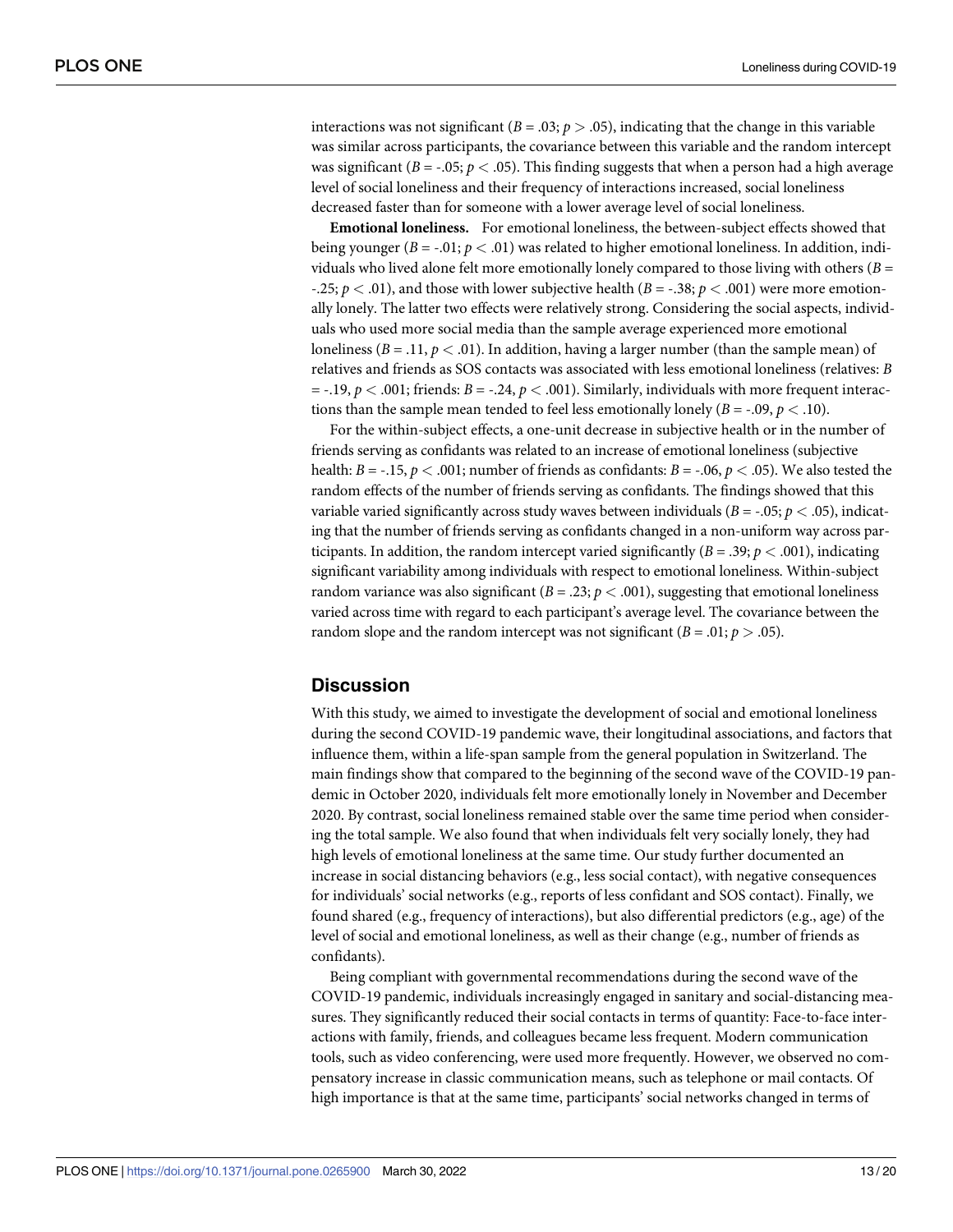<span id="page-13-0"></span>quality: Participants lost social partners who could offer emotional support by being available to discuss personal matters (confidants) and practical support in times of need (SOS contacts). To the best of our knowledge, this is the first study showing not only quantitative but also qualitative changes in individuals' social networks during the COVID-19 pandemic. This reduction in quantity and quality of social contact and networks increased significantly feelings of emotional and social loneliness, putting individuals in a more precarious position, as shown in the subsequent analysis.

# **Emotional loneliness increased during the pandemic, but social loneliness remained stable**

Even though social contacts and interactions became more limited due to governmental recommendations during the second wave of the pandemic, individuals did not feel more socially lonely. Instead, levels of emotional loneliness increased, confirming findings from a prior study conducted during the first pandemic wave [[8](#page-17-0)]. The pandemic seems to have led to an enhanced need for closeness with significant others such as parents, romantic partners, or children, maybe due to the stress experienced in the face of the threat of the pandemic, resulting in increasing emotional loneliness given social-distancing orders. Seeking out close others in situations that trigger feelings of a limited future perspective, as suggested by the health and mortality dangers implied by COVID-19, is in line with Carstensen's socioemotional selectivity theory (e.g., [[50](#page-19-0)]), yet the pandemic also prompted fears of endangering those loved ones, which is a reason not to initiate close face-to-face contact. In line with this assumption, higher emotional loneliness went along with more experienced stress in a prior COVID-19 study [\[51\]](#page-19-0). We were able to observe how social and emotional loneliness influenced each other over time: For individuals who felt very socially lonely, emotional loneliness increased, but at a slower rate than for those who did not feel socially lonely, which may suggest that an upper limit was reached for both loneliness dimensions. These findings show not only that high emotional loneliness is related to high social loneliness for our sample, but also that the level of one dimension can influence the development of the other. Our study is one of the few that have examined the longitudinal stability and interdependence of social and emotional loneliness [\[39](#page-18-0)[,41\]](#page-19-0), and the only one, to our knowledge, that has investigated this relationship longitudinally during the pandemic. As the bidimensionality of loneliness has been demonstrated in many studies in the past (e.g.,  $[26,39,52]$  $[26,39,52]$  $[26,39,52]$ ), it is of great importance to better understand how the two dimensions interrelate and evolve over time to break the reinforcement of the vicious circle. Further investigation of their differential predictors may also help identify the drivers of the loneliness development over time and create targeted interventions for both loneliness types.

# **Increased compliance with social-distancing and sanitary measures and its relation to social interactions and loneliness**

In Switzerland, the second wave of the pandemic amplified the need for stricter compliance with the governmental recommendations at the beginning of November, along with other central-European countries  $[1]$ . In this study, we found that between the baseline assessment in October and the follow-ups in November and December, people adhered increasingly to social-distancing recommendations, such as reducing social contact and not shaking hands or welcome kisses, as well as the sanitary measures of wearing masks and keeping 1.5 meters of distance in public and/or crowded places. However, we did not find a direct link between increased compliance with the measures and increased social or emotional loneliness in our models, although the preliminary correlation analysis indicated that both facets of loneliness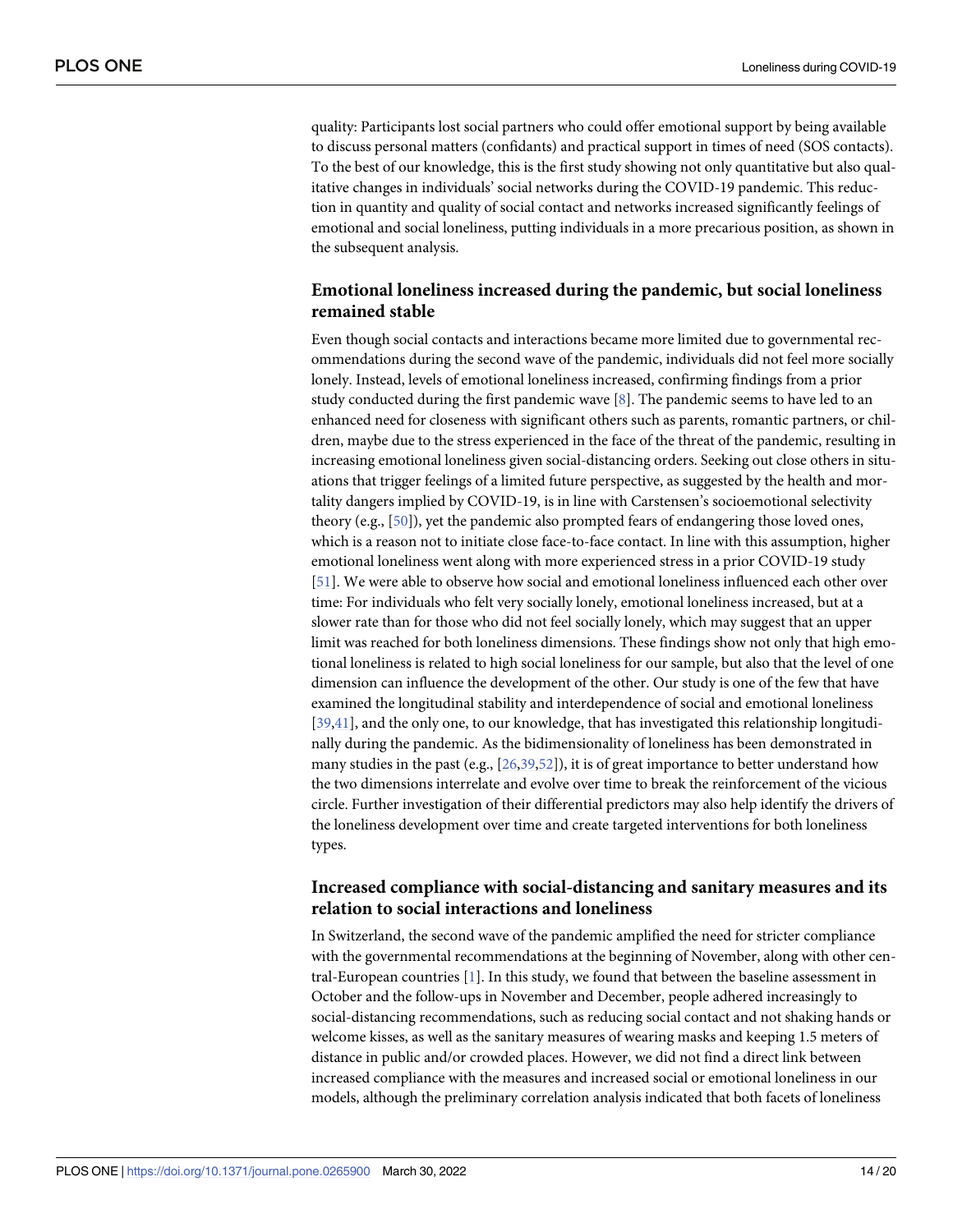<span id="page-14-0"></span>positively related to social-distancing measures. That these effects got lost when considering other social indicators suggests an underlying mediation effect: As people were more compliant with the measures, they reduced their social interactions and lost important specific partners (e.g., less SOS contact), which then increased their emotional loneliness. To our knowledge, only one study has tested the effect of compliance to social-distancing and sanitary measures, but on well-being, not loneliness [[53](#page-19-0)]. Zhao and colleagues [\[53\]](#page-19-0) reported that adoption, effectiveness, and perceived compliance with the measures was related to lower levels of anxiety, stress, and depressive symptoms. Thus, while compliance reduces stress and negative emotions, it seems to be indirectly increasing loneliness via loss of social interactions and important partners; such complex relationships should be investigated in more detail to gain a better understanding of the interplay among different behaviors, personal characteristics, and experiences during the pandemic. As compliance with social-distancing and sanitary measures did not explain any variance in loneliness in our study, in contrast to the Zhao and colleagues' study [\[53\]](#page-19-0), it is of interest to investigate the complexity of these relationships in more depth in the future.

# **Lonely individuals use social media more often**

The use of video communication had no impact on how lonely people felt; one could hypothesize that home-office orders led to more frequent video conferencing, but this did not necessarily increase contact with meaningful others, such as family members and friends. Similarly, the use of traditional means of communication, such as the telephone, was not linked to feeling less socially or emotionally lonely. These findings show that even though the phone was the most frequently used technical means to be in touch with family and friends in our study, its use did not increase during the second wave of the pandemic and was not related to either indicator of loneliness. This interpretation is opposed to previous studies, in which very old individuals were found to benefit from more telephone contact in terms of well-being, while younger old individuals did not, suggesting that talking to others on the phone did not compensate for in-person social contacts outside the context of mobility restrictions (health- or COVID-19-related) [[54,55\]](#page-19-0).

When people used social media more than average sample, they felt more socially and emotionally lonely. There could be a vicious circle: Lonely individuals may try to connect with others or get informed through social media, which does not help meet their need for closeness, leading to more loneliness. Such an interpretation is consistent with previous studies suggesting that social media use is negatively associated with feelings of loneliness and mental and psychosocial health (e.g., [[29](#page-18-0)–[31](#page-18-0)]). For example, Boursier and colleagues [\[29\]](#page-18-0) reported that high feelings of loneliness predicted excessive social media use (e.g., Facebook, Instagram, Twitter), which was associated with increasing anxiety levels. This highlights that although social media can help one interact with others, its use can reinforce negative outcomes, including loneliness. In contrast to this previous research, the present study differentiates social media from traditional communication (such as the telephone) and video conferencing, offering further insights on which means of communication may help lonely individuals connect efficiently with others when in-person contact is not feasible.

# **Lonely individuals had less contact with family and friends who could offer support**

Emotionally and socially lonely individuals had fewer friends and relatives overall to whom they could turn to in times of need to get help. In addition, those who experienced social loneliness also had fewer friends to talk to about private issues. In line with previous research [\[56\]](#page-19-0),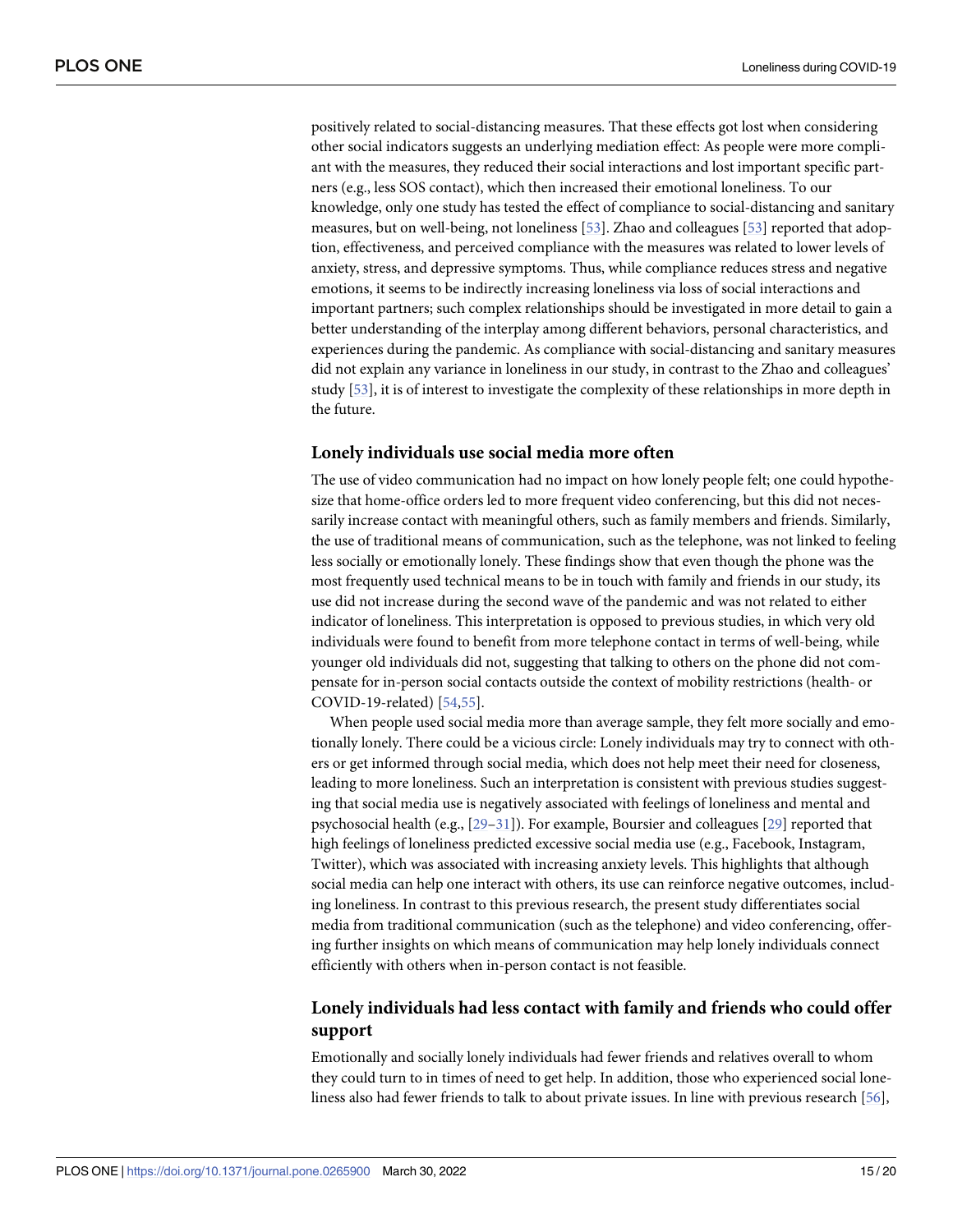<span id="page-15-0"></span>these level differences show that lonely individuals are not only faced with a lower amount of contact but also with a poorer quality of these contacts.

Additionally, consistent with previous research reporting that contact quality may have a stronger impact on feelings of loneliness than contact quantity (e.g., [\[57\]](#page-19-0)), our results can be explained by the fact that changes in the number of people one can ask for help or to talk to about private matters may be of great importance during the pandemic. Indeed, we found that a reduction in the number of friends to whom one can talk about private issues increased the feeling of emotional loneliness, while a reduction of the number of friends to whom one can turn for help increased social loneliness. These findings offer important insights, as they highlight that social networks have been negatively impacted during the second wave of the pandemic and that these changes had substantial consequences; one can hope that reactivating the relationships that suffered after the actual crisis will lead to reestablishing higher quality networks. Still, it may be important to stress that an active effort may be needed to make this happen, as has proven successful in prior loneliness interventions (e.g., [\[58\]](#page-19-0)). Public health initiatives and mental health professionals may offer guidance to avoid these actual feelings of loneliness becoming chronic issues in the future.

#### **Less frequent interactions related to more social loneliness**

Having overall less frequent social interactions was associated with stronger feelings of emotional (marginally) and social loneliness, and a decline in these interactions was related to increased social loneliness. These findings are in line with the theory assuming that quantity of social contacts should be linked to social loneliness [\[36\]](#page-18-0). Given that we did not assess the interactions with family vs. friends, or colleagues with separate items, but that these were intermingled in the frequency question, we found a less clear-cut picture than did Van Tilburg and colleagues [\[23\]](#page-18-0), who reported that less frequent contacts with (grand-) children were associated with social loneliness, while loss of meaningful social contacts was associated with higher emotional loneliness. Yet, our findings show that an objective (as calculated across study waves in our work, rather than self-reported as in Van Tilburg et al., [\[23\]](#page-18-0)) decrease in frequency of interactions is associated with increased social loneliness. These findings show that apart from the negative effects of lacking (or losing) specific social contacts who can offer social support in times of need, the actual frequency of interactions also contributed to how lonely a person felt during the second wave of the pandemic. That change in social contact frequency has a direct link to social loneliness is in line with theory [[36](#page-18-0)], yet our study findings offer an additional insight: Of particular interest is the finding that very socially lonely individuals, when increasing their frequency of interactions, felt better at a faster rate than less socially lonely individuals, for whom social loneliness also decreased, but at a slower rate. These results underscore the need for frequent social contact to counteract feelings of loneliness, above and beyond specific close social relations; hopefully, after the end of the COVID-19 pandemic, more frequent interactions will lead to a quick reduction of social loneliness.

# **Limitations**

Despite offering unique information on the development of loneliness during the COVID-19 pandemic, several limitations warrant explanation. One of these is that we did not collect data before the start of the first pandemic wave of the COVID-19 in Switzerland and, therefore, we cannot compare within-person levels of loneliness before the start of the pandemic and during the second wave; still, our data clearly show longitudinal trajectories, even when considering the second wave only. Another limitation may be that given that our study period was between October and December, there could have been seasonal effects, given the association between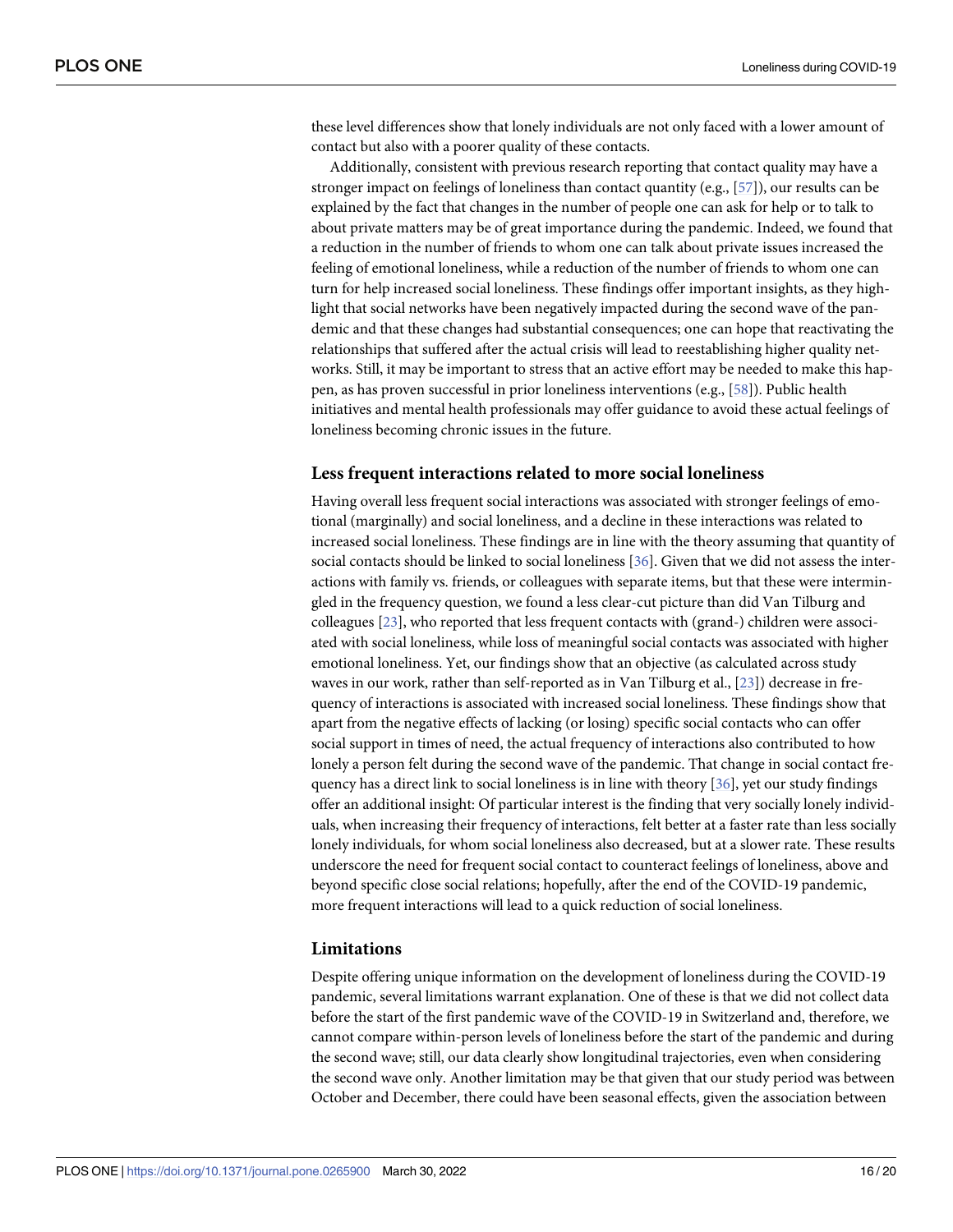<span id="page-16-0"></span>(seasonally increased) depression and loneliness. Still, a stronger increase in emotional than social loneliness was also found in the study by Van Tilburg and colleagues [\[23\]](#page-18-0), which compared pre-pandemic data from October and November of 2019 with data collected in May of 2020. A final limitation is that our sample is not representative of the Swiss population, as we recruited participants in a university setting, restricting the extent to which we can generalize the findings to the general public.

# **Conclusions**

During the second wave of the COVID-19 pandemic, individuals struggled increasingly, as they had to limit their social contacts and interactions, which led to a loss of confidants and SOS contacts and, in turn, increased feelings of emotional loneliness. Not being able to interact closely with significant others—either via compliance to the governmental recommendations or out of fear of infecting oneself or others—this unprecedented sanitary crisis made individuals more vulnerable to loneliness. It is our hope that individuals will recover quickly once the rate of vaccination in the general population increases; still, we see a risk that individuals will have difficulty restoring their social networks, as it takes time to develop social relations into confidants and SOS partners. Another problem may be that behavioral changes, including returning to a pre-pandemic level of social contacts, may not be established easily, partially because of the fear of a next COVID-19 wave, given that vaccinations may protect less efficiently from new virus mutations. Nevertheless, findings of this and other studies show that a healthy balance needs to be found between reducing interactions to reduce the spread of the virus and encouraging people to become more socially active again to counteract further mental health issues. For instance, to help lonely individuals feel closer to their loved ones, governments as well as mental health professionals should encourage the maintenance of social connections in any possible way, ideally through in-person outside contacts [[21](#page-18-0)[,59\]](#page-19-0). Lastly, the design of targeted interventions aimed at enhancing coping strategies especially useful to tackle the pandemic challenges may be another way to prevent mental health issues, including loneliness, from becoming a chronic risk or problem for a larger group of the population.

# **Supporting information**

**S1 [Table.](http://www.plosone.org/article/fetchSingleRepresentation.action?uri=info:doi/10.1371/journal.pone.0265900.s001) Multilevel models.** Fixed and Random Effects of Between- and Within-Subject Covariates of Emotional and Social Loneliness. (DOCX)

# **Acknowledgments**

This work was supported as a part of NCCR LIVES, a National Centre of Competence in Research, funded by the Swiss National Science Foundation (grant number 51NF40-160590).

# **Author Contributions**

**Conceptualization:** Charikleia Lampraki.

**Data curation:** Adar Hoffman.

**Formal analysis:** Charikleia Lampraki, Adar Hoffman.

**Methodology:** Charikleia Lampraki, Adar Hoffman.

**Supervision:** Daniela S. Jopp.

**Visualization:** Charikleia Lampraki, Adar Hoffman.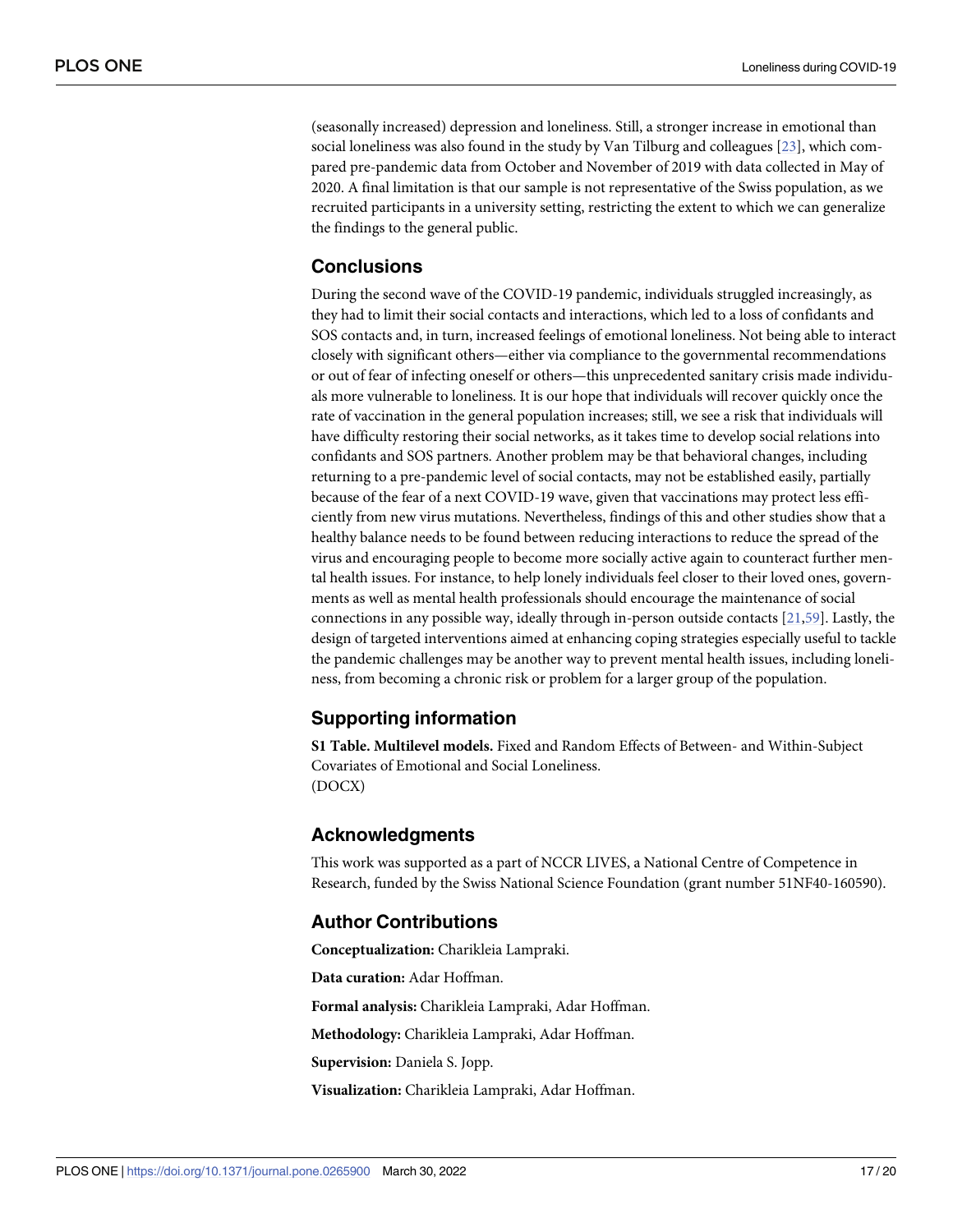- <span id="page-17-0"></span>**Writing** – **original draft:** Charikleia Lampraki, Adar Hoffman, Angélique Roquet, Daniela S. Jopp.
- **Writing – review & editing:** Charikleia Lampraki, Adar Hoffman, Daniela S. Jopp.

#### **References**

- **[1](#page-13-0).** Anderson RM, Heesterbeek H, Klinkenberg D, Hollingsworth TD. How will country-based mitigation measures influence the course of the COVID-19 epidemic? The lancet. 2020; 395(10228):931–4. [https://doi.org/10.1016/S0140-6736\(20\)30567-5](https://doi.org/10.1016/S0140-6736%2820%2930567-5) PMID: [32164834](http://www.ncbi.nlm.nih.gov/pubmed/32164834)
- **[2](#page-6-0).** Vinceti M, Filippini T, Rothman KJ, Ferrari F, Goffi A, Maffeis G, et al. Lockdown timing and efficacy in controlling COVID-19 using mobile phone tracking. EClinicalMedicine. 2020; 25:100457. [https://doi.org/](https://doi.org/10.1016/j.eclinm.2020.100457) [10.1016/j.eclinm.2020.100457](https://doi.org/10.1016/j.eclinm.2020.100457) PMID: [32838234](http://www.ncbi.nlm.nih.gov/pubmed/32838234)
- **[3](#page-1-0).** Banerjee D, Rai M. Social isolation in Covid-19: The impact of loneliness. SAGE Publications Sage UK: London, England; 2020.
- **4.** Brooke J, Jackson D. Older people and COVID-19 isolation, risk and ageism. Journal of clinical nursing. 2020. <https://doi.org/10.1111/jocn.15274> PMID: [32239784](http://www.ncbi.nlm.nih.gov/pubmed/32239784)
- **[5](#page-1-0).** Smith BJ, Lim MH. How the COVID-19 pandemic is focusing attention on loneliness and social isolation. Public Health Res Pract. 2020; 30(2):3022008. <https://doi.org/10.17061/phrp3022008> PMID: [32601651](http://www.ncbi.nlm.nih.gov/pubmed/32601651)
- **[6](#page-1-0).** Killgore WD, Cloonan SA, Taylor EC, Allbright MC, Dailey NS. Trends in suicidal ideation over the first three months of COVID-19 lockdowns. Psychiatry Research. 2020; 293:113390. [https://doi.org/10.](https://doi.org/10.1016/j.psychres.2020.113390) [1016/j.psychres.2020.113390](https://doi.org/10.1016/j.psychres.2020.113390) PMID: [32835926](http://www.ncbi.nlm.nih.gov/pubmed/32835926)
- **[7](#page-1-0).** Reger M, Stanley I, Joiner T. Suicide mortality and coronavirus disease 2019-A perfect storm? JAMA. Psychiatry. 2020. <https://doi.org/10.1001/jamapsychiatry.2020.1060> PMID: [32275300](http://www.ncbi.nlm.nih.gov/pubmed/32275300)
- **[8](#page-13-0).** van der Velden PG, Marchand M, Das M, Muffels R, Bosmans M. The prevalence, incidence and risk factors of mental health problems and mental health services use before and 9 months after the COVID-19 outbreak among the general Dutch population. A 3-wave prospective study. MedRxiv. 2021.
- **[9](#page-1-0).** De Quervain D, Amini E, Bentz D, Coynel D, Gerhards C, Fehlmann B. The Swiss Corona Stress Study. OSF Preprints. Preprint posted on April. 2020; 24.
- **[10](#page-1-0).** Wang C, Pan R, Wan X, Tan Y, Xu L, Ho CS, et al. Immediate psychological responses and associated factors during the initial stage of the 2019 coronavirus disease (COVID-19) epidemic among the general population in China. International journal of environmental research and public health. 2020; 17 (5):1729. <https://doi.org/10.3390/ijerph17051729> PMID: [32155789](http://www.ncbi.nlm.nih.gov/pubmed/32155789)
- **[11](#page-1-0).** Rogers AH, Shepherd JM, Garey L, Zvolensky MJ. Psychological factors associated with substance use initiation during the COVID-19 pandemic. Psychiatry Research. 2020; 293:113407. [https://doi.org/](https://doi.org/10.1016/j.psychres.2020.113407) [10.1016/j.psychres.2020.113407](https://doi.org/10.1016/j.psychres.2020.113407) PMID: [32827993](http://www.ncbi.nlm.nih.gov/pubmed/32827993)
- **[12](#page-1-0).** Shevlin M, Nolan E, Owczarek M, McBride O, Murphy J, Gibson Miller J, et al. COVID-19-related anxiety predicts somatic symptoms in the UK population. British Journal of Health Psychology. 2020; 25 (4):875–82. <https://doi.org/10.1111/bjhp.12430> PMID: [32458550](http://www.ncbi.nlm.nih.gov/pubmed/32458550)
- **[13](#page-1-0).** Fernandes B, Biswas UN, Mansukhani RT, Casarı´n AV, Essau CA. The impact of COVID-19 lockdown on internet use and escapism in adolescents. Revista de psicología clínica con niños y adolescentes. 2020; 7(3):59–65.
- **[14](#page-1-0).** Sun Y, Li Y, Bao Y, Meng S, Sun Y, Schumann G, et al. Brief report: increased addictive internet and substance use behavior during the COVID-19 pandemic in China. The American journal on addictions. 2020; 29(4):268–70. <https://doi.org/10.1111/ajad.13066> PMID: [32500608](http://www.ncbi.nlm.nih.gov/pubmed/32500608)
- **[15](#page-1-0).** Weiss RS. Reflections on the present state of loneliness research. Journal of social Behavior and Personality. 1987; 2(2):1.
- **[16](#page-1-0).** Haslam SA, McMahon C, Cruwys T, Haslam C, Jetten J, Steffens NK. Social cure, what social cure? The propensity to underestimate the importance of social factors for health. Social Science & Medicine. 2018; 198:14–21. <https://doi.org/10.1016/j.socscimed.2017.12.020> PMID: [29274614](http://www.ncbi.nlm.nih.gov/pubmed/29274614)
- **[17](#page-1-0).** Shiovitz-Ezra S, Ayalon L. Situational versus chronic loneliness as risk factors for all-cause mortality. International psychogeriatrics. 2010; 22(3):455–62. <https://doi.org/10.1017/S1041610209991426> PMID: [20003631](http://www.ncbi.nlm.nih.gov/pubmed/20003631)
- **[18](#page-1-0).** Elmer T, Mepham K, Stadtfeld C. Students under lockdown: Comparisons of students' social networks and mental health before and during the COVID-19 crisis in Switzerland. Plos one. 2020; 15(7): e0236337. <https://doi.org/10.1371/journal.pone.0236337> PMID: [32702065](http://www.ncbi.nlm.nih.gov/pubmed/32702065)
- **[19](#page-1-0).** Loades ME, Chatburn E, Higson-Sweeney N, Reynolds S, Shafran R, Brigden A, et al. Rapid systematic review: the impact of social isolation and loneliness on the mental health of children and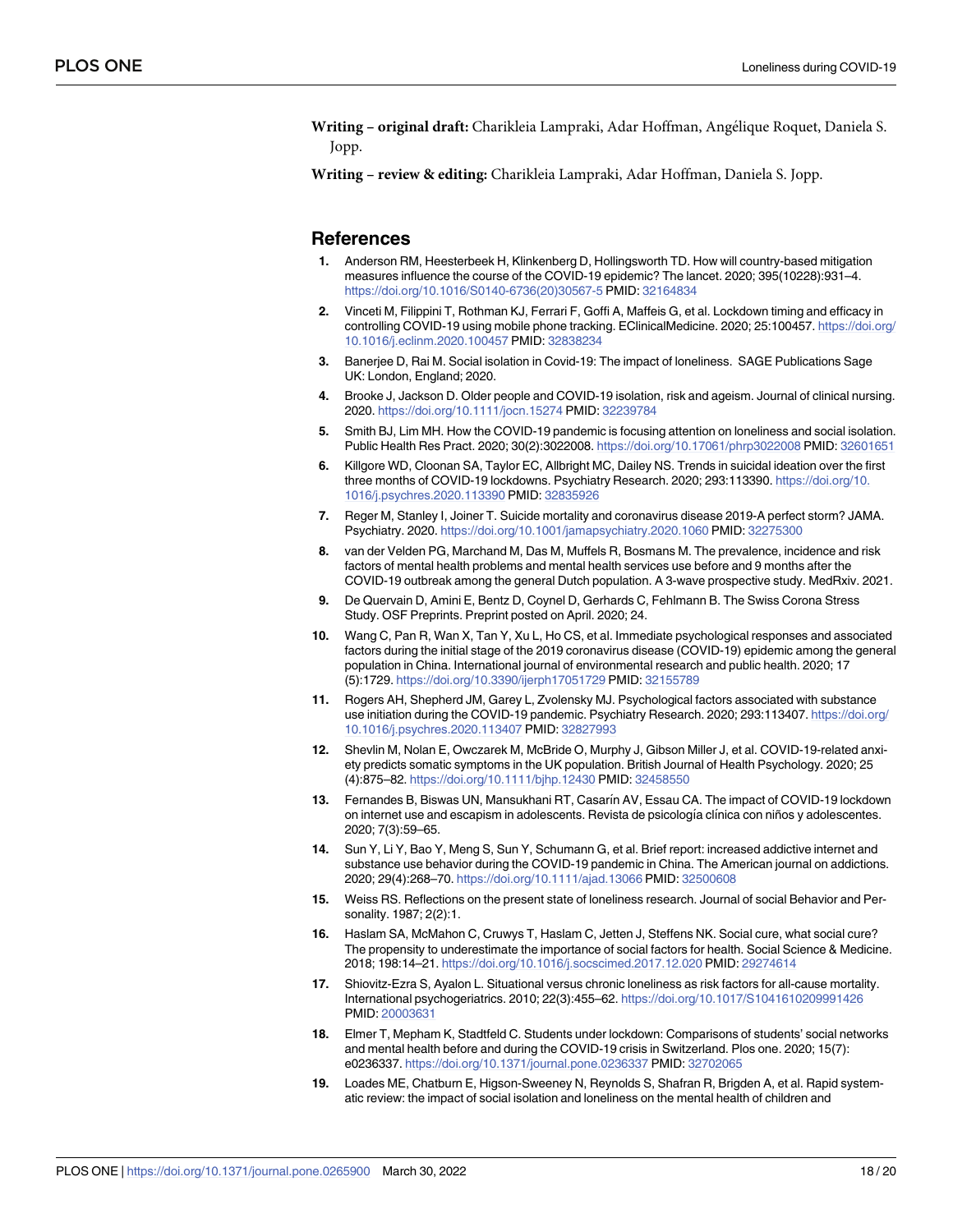adolescents in the context of COVID-19. Journal of the American Academy of Child & Adolescent Psychiatry. 2020; 59(11):1218–39. e3. <https://doi.org/10.1016/j.jaac.2020.05.009> PMID: [32504808](http://www.ncbi.nlm.nih.gov/pubmed/32504808)

- <span id="page-18-0"></span>**[20](#page-1-0).** Bu F, Steptoe A, Fancourt D. Who is lonely in lockdown? Cross-cohort analyses of predictors of loneliness before and during the COVID-19 pandemic. Public Health. 2020; 186:31–4. [https://doi.org/10.](https://doi.org/10.1016/j.puhe.2020.06.036) [1016/j.puhe.2020.06.036](https://doi.org/10.1016/j.puhe.2020.06.036) PMID: [32768621](http://www.ncbi.nlm.nih.gov/pubmed/32768621)
- **[21](#page-1-0).** Lee CM, Cadigan JM, Rhew IC. Increases in loneliness among young adults during the COVID-19 pandemic and association with increases in mental health problems. Journal of Adolescent Health. 2020; 67(5):714–7. <https://doi.org/10.1016/j.jadohealth.2020.08.009> PMID: [33099414](http://www.ncbi.nlm.nih.gov/pubmed/33099414)
- [22](#page-4-0). Losada-Baltar A, Jiménez-Gonzalo L, Gallego-Alberto L, Pedroso-Chaparro MdS, Fernandes-Pires J, Márquez-González M. "We are staying at home." Association of self-perceptions of aging, personal and family resources, and loneliness with psychological distress during the lock-down period of COVID-19. The Journals of Gerontology: Series B. 2021; 76(2):e10–e6.
- **[23](#page-3-0).** Van Tilburg TG, Steinmetz S, Stolte E, van der Roest H, de Vries DH. Loneliness and mental health during the COVID-19 pandemic: A study among Dutch older adults. The Journals of Gerontology: Series B. 2020.
- **[24](#page-2-0).** Shanahan L, Steinhoff A, Bechtiger L, Murray AL, Nivette A, Hepp U, et al. Emotional distress in young adults during the COVID-19 pandemic: evidence of risk and resilience from a longitudinal cohort study. Psychological medicine. 2020:1–10. <https://doi.org/10.1017/S003329172000241X> PMID: [32571438](http://www.ncbi.nlm.nih.gov/pubmed/32571438)
- **[25](#page-2-0).** Carmichael CL, Reis HT, Duberstein PR. In your 20s it's quantity, in your 30s it's quality: The prognostic value of social activity across 30 years of adulthood. Psychology and aging. 2015; 30(1):95. [https://doi.](https://doi.org/10.1037/pag0000014) [org/10.1037/pag0000014](https://doi.org/10.1037/pag0000014) PMID: [25774426](http://www.ncbi.nlm.nih.gov/pubmed/25774426)
- **[26](#page-2-0).** Green LR, Richardson DS, Lago T, Schatten-Jones EC. Network correlates of social and emotional loneliness in young and older adults. Personality and Social Psychology Bulletin. 2001; 27(3):281–8.
- **[27](#page-2-0).** Luchetti M, Lee JH, Aschwanden D, Sesker A, Strickhouser JE, Terracciano A, et al. The trajectory of loneliness in response to COVID-19. American Psychologist. 2020. [https://doi.org/10.1037/](https://doi.org/10.1037/amp0000690) [amp0000690](https://doi.org/10.1037/amp0000690) PMID: [32567879](http://www.ncbi.nlm.nih.gov/pubmed/32567879)
- **[28](#page-2-0).** Macdonald B, Hülür G. Well-being and loneliness in Swiss older adults during the COVID-19 pandemic: The role of social relationships. The Gerontologist. 2021; 61(2):240–50. [https://doi.org/10.1093/geront/](https://doi.org/10.1093/geront/gnaa194) [gnaa194](https://doi.org/10.1093/geront/gnaa194) PMID: [33258898](http://www.ncbi.nlm.nih.gov/pubmed/33258898)
- **[29](#page-14-0).** Boursier V, Gioia F, Musetti A, Schimmenti A. Facing loneliness and anxiety during the COVID-19 isolation: the role of excessive social media use in a sample of Italian adults. Frontiers in psychiatry. 2020; 11.
- **[30](#page-2-0).** Geirdal AØ, Ruffolo M, Leung J, Thygesen H, Price D, Bonsaksen T, et al. Mental health, quality of life, wellbeing, loneliness and use of social media in a time of social distancing during the COVID-19 outbreak. A cross-country comparative study. Journal of Mental Health. 2021; 30(2):148-55. [https://doi.](https://doi.org/10.1080/09638237.2021.1875413) [org/10.1080/09638237.2021.1875413](https://doi.org/10.1080/09638237.2021.1875413) PMID: [33689546](http://www.ncbi.nlm.nih.gov/pubmed/33689546)
- **[31](#page-14-0).** Lewis K. COVID-19: Preliminary data on the impact of social distancing on loneliness and mental health. Journal of Psychiatric Practice®. 2020; 26(5):400–4. <https://doi.org/10.1097/PRA.0000000000000488> PMID: [32936586](http://www.ncbi.nlm.nih.gov/pubmed/32936586)
- **[32](#page-2-0).** de Jong-Gierveld J. Developing and testing a model of loneliness. Journal of personality and social psychology. 1987; 53(1):119. <https://doi.org/10.1037//0022-3514.53.1.119> PMID: [3612484](http://www.ncbi.nlm.nih.gov/pubmed/3612484)
- **[33](#page-2-0).** Perlman D, Peplau LA. Toward a social psychology of loneliness. Personal relationships. 1981; 3:31– 56.
- **[34](#page-2-0).** Cacioppo S, Grippo AJ, London S, Goossens L, Cacioppo JT. Loneliness: Clinical import and interventions. Perspectives on Psychological Science. 2015; 10(2):238–49. [https://doi.org/10.1177/](https://doi.org/10.1177/1745691615570616) [1745691615570616](https://doi.org/10.1177/1745691615570616) PMID: [25866548](http://www.ncbi.nlm.nih.gov/pubmed/25866548)
- **[35](#page-2-0).** Dahlberg L, McKee KJ. Correlates of social and emotional loneliness in older people: evidence from an English community study. Aging & mental health. 2014; 18(4):504–14. [https://doi.org/10.1080/](https://doi.org/10.1080/13607863.2013.856863) [13607863.2013.856863](https://doi.org/10.1080/13607863.2013.856863) PMID: [24251626](http://www.ncbi.nlm.nih.gov/pubmed/24251626)
- **[36](#page-15-0).** Weiss RS. Loneliness: The experience of emotional and social isolation. 1973.
- **[37](#page-3-0).** McHugh Power JE, Dolezal L, Kee F, Lawlor BA. Conceptualizing loneliness in health research: Philosophical and psychological ways forward. Journal of Theoretical and Philosophical Psychology. 2018; 38(4):219.
- **38.** Qualter P, Munn P. The separateness of social and emotional loneliness in childhood. Journal of child psychology and psychiatry. 2002; 43(2):233–44. <https://doi.org/10.1111/1469-7610.00016> PMID: [11902602](http://www.ncbi.nlm.nih.gov/pubmed/11902602)
- **[39](#page-13-0).** Salo AE, Junttila N, Vauras M. Social and emotional loneliness: Longitudinal stability, interdependence, and intergenerational transmission among boys and girls. Family Relations. 2020; 69(1):151–65.